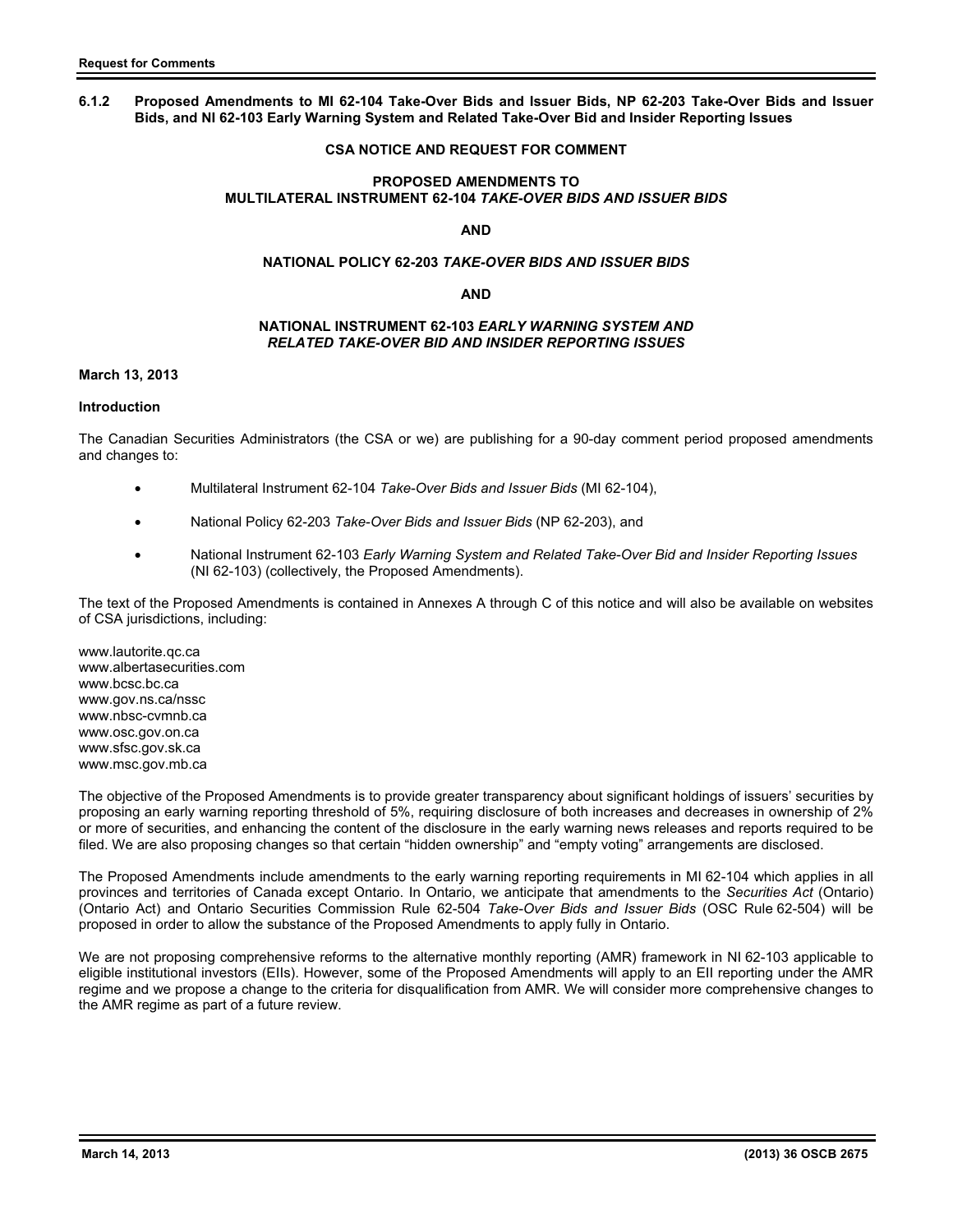### **Background**

The early warning system was introduced in Canada in 1987 as a result of proposals made by the Securities Industry Committee on Take-over Bids (the Industry Committee).1

The Industry Committee believed that a 20% threshold was appropriate for regulating take-over bids in Canada but at the same time recognized that the accumulation of a holding of 10% should be disclosed as it could be a signal of a potential acquisition of control.

In June 1990, the CSA published for comment a proposal to reduce the take-over bid threshold to 10% and the early warning disclosure threshold from 10% to 5%.

Although the CSA presented the decrease in the early warning threshold as possibly being dependent on a decrease of the take-over bid threshold, in our view, the take-over bid threshold is not the only relevant factor in determining the early warning threshold.

In the 1990 Request for Comment, the CSA stated that "the reduction in the early warning disclosure threshold from 10% to 5% is being proposed by the CSA to increase the level of disclosure available to securities regulators and the public. $<sup>n2</sup>$ </sup>

Comments received were mixed. Many agreed with the decrease to 5% but expressed practical concerns about the compliance burden on passive investors. It was suggested that the CSA consider adopting a disclosure regime for passive institutional investors similar to the one available in the U.S.

In September 1998, the CSA published for comment proposed NI 62-103. The primary purpose of proposed NI 62-103 was to provide exemptions from the early warning requirements and the insider reporting requirement to certain institutional investors that have a "passive intent" with respect to their ownership or control of securities of reporting issuers and to permit those persons to disaggregate securities that they own or control for purposes of those requirements in certain circumstances.

The Notice that accompanied proposed NI 62-103 described the rationale for the early warning system as follows. We believe that rationale is still valid today.

The early warning system contained in the securities legislation of most jurisdictions requires disclosure of holdings of securities that exceed certain prescribed thresholds in order to ensure that the market is advised of accumulations of significant blocks of securities that may influence control of a reporting issuer. Dissemination of this information is important because the securities acquired can be voted or sold, and the accumulation of the securities may signal that a take-over bid for the issuer is imminent. In addition, accumulations may be material information to the market even when not made to change or influence control of the issuer. Significant accumulations of securities may affect investment decisions as they may effectively reduce the public float, which limits liquidity and may increase price volatility of the stock. Market participants also may be concerned about who has the ability to vote significant blocks as these can affect the outcome of control transactions, the constitution of the issuer's board of directors and the approval of significant proposals or transactions. The mere identity and presence of an institutional shareholder may be material to some investors.<sup>3</sup>

A number of market participants have recently expressed concerns with the current early warning regime. In particular, they consider that the reporting threshold of 10% ownership is too high and question the adequacy of the disclosure included in the early warning reports filed in Canada, specifically with respect to disclosure about the purpose of the transaction.

# *Hidden Ownership and Empty Voting*

In the Notice and Request for Comment (the Insider Reporting Notice) published in connection with proposed National Instrument 55-104 Insider Reporting Requirements and Exemptions (NI 55-104)<sup>4</sup>, we identified concerns about the potential use of derivatives to avoid early warning requirements, insider reporting requirements and similar securities law disclosure requirements that are based on the concepts of beneficial ownership and control or direction. Sophisticated investors may be able to use derivatives to accumulate substantial economic positions in public companies without public disclosure (this is

<sup>-</sup>1 Report of the Securities Industry Committee on Take-over Bids, *The Regulation of Take-over Bids in Canada: Premium Private Agreement Transactions* (November 1983), at p.46. 2

Request for Comment, *Proposed Changes to Provincial Securities Legislation – Take-Over Bids*, June 8, 1990.

Notice of National Instrument 62-103 *The Early Warning System and Take-Over Bid and Insider Reporting Issues*, September 4, 1998. NI 62-103 came into force across Canada on March 15, 2000. 4

Notice and Request for Comment, Proposed National Instrument 55-104 *Insider Reporting Requirements and Exemptions*, Part 10 Future Initiatives – Hidden Ownership and Empty Voting, December 18, 2008.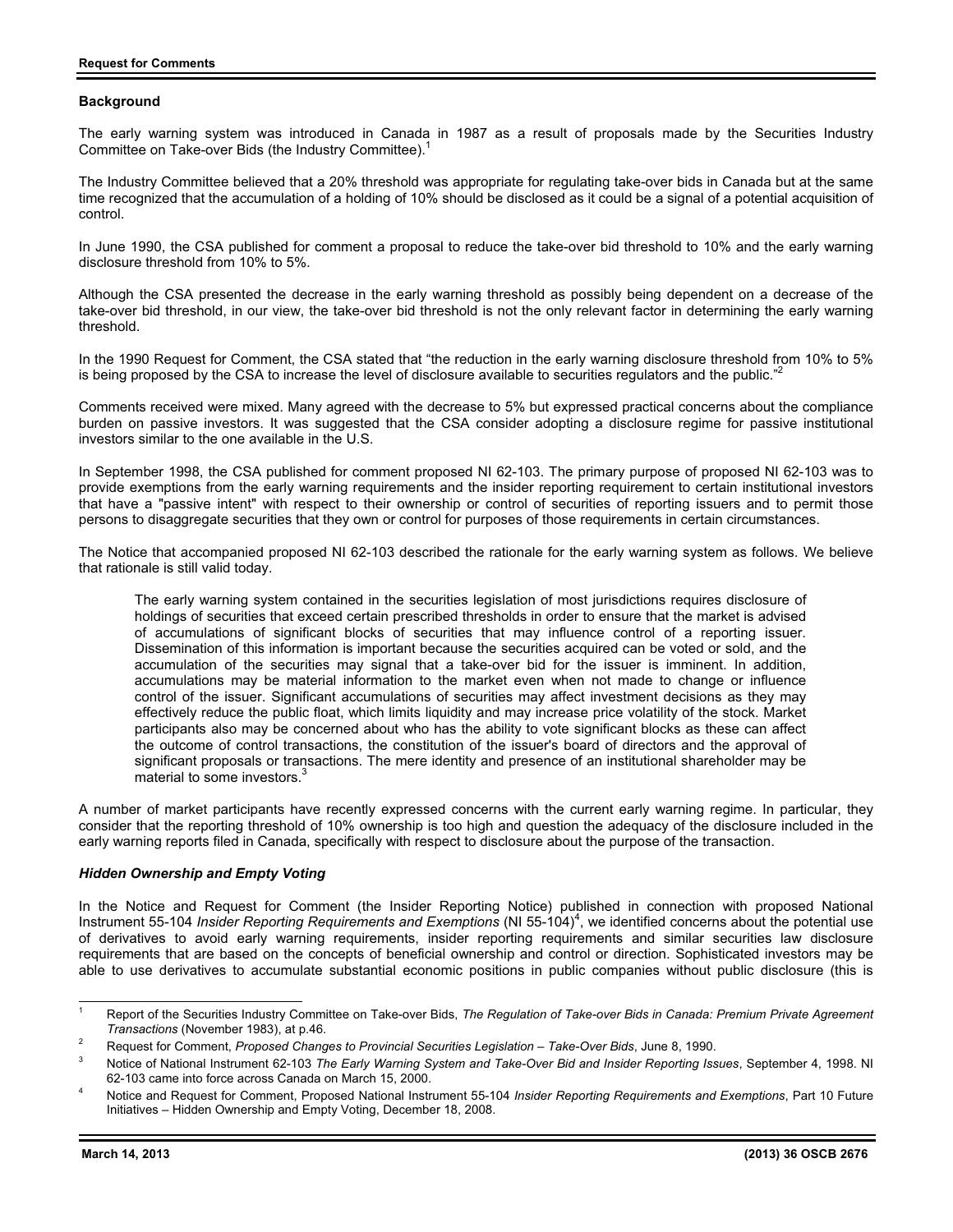referred to as "hidden ownership"). We also described in the Insider Reporting Notice issues relating to the disclosure of arrangements where an investor may utilize derivatives or securities lending arrangements to hold voting rights in respect of an issuer although the investor may not have an equivalent economic stake in the issuer (this is referred to as "empty voting").

We indicated in the Insider Reporting Notice that we were reviewing reform proposals to address hidden ownership concerns in other jurisdictions and were considering developing similar proposals for Canada.

We received a number of comments in support of developing comparable proposals for Canada, including comments from issuers, investors, law firms and investor protection organizations. No commenters opposed our proceeding with this initiative.<sup>5</sup>

NI 55-104 came into force across Canada in April 2010. Since then, we have continued to monitor developments in other major jurisdictions around the world. A number of jurisdictions have now introduced rules that require investors to aggregate and disclose derivatives for reporting purposes.<sup>6</sup>

### **Substance and Purpose**

### *Reporting Threshold*

The basic requirements of the early warning regime are set out in Part 5 of MI 62-104 and sections 102 and 102.1 of the Ontario Act and Part 7 of OSC Rule 62-504. Under the early warning regime, if a person acquires beneficial ownership of, or control or direction over, voting or equity securities of any class of a reporting issuer that would constitute 10% or more of the outstanding securities of that class, the person must issue and file a news release promptly and file a report within 2 business days. A person must also issue a news release and file a report for additional acquisitions of 2% or more of the outstanding securities. Other than under the AMR regime for EIIs, the current early warning regime does not specifically require disclosure of decreases in ownership of, or control or direction over, voting or equity securities.

The early warning regulatory framework requires disclosure of holdings of securities to advise the market of accumulations of significant blocks of securities that may influence control of a reporting issuer. Dissemination of this information is important because the securities acquired can be voted, or the accumulation of the securities may signal that a take-over bid for the reporting issuer is possible.

In our view, our current threshold of 10%, introduced in 1987, does not respond to the reality of increasing shareholder activism and to the ability of a shareholder holding 5% to requisition a shareholders' meeting. The objective of early warning disclosure is not only to predict possible take-over bids but also to anticipate proxy-related matters where a threshold of 5% may be critical. Our early warning disclosure requirements should recognize the realities of our current markets where a significant accumulation of securities is relevant for purposes beyond signaling potential take-over-bids.

We propose to decrease the reporting threshold from 10% to 5%. We believe this lower threshold is appropriate because information regarding the accumulation of significant blocks of securities is relevant for a number of reasons in addition to signaling a potential take-over bid for the issuer, such as:

- it may be possible for a shareholder at the 5% level to influence control of an issuer;
- significant shareholding is relevant for proxy-related matters (for example, under corporate legislation, a shareholder can generally requisition a shareholders' meeting if it holds 5% of an issuer's voting securities);
- market participants may be concerned about who has the ability to vote significant blocks as these can affect the outcome of control transactions, the constitution of the issuer's board of directors and the approval of significant proposals or transactions;
- significant accumulations of securities may affect investment decisions;
- the identity and presence of an institutional shareholder may be material to some investors;

<sup>-&</sup>lt;br>5 Notice of National Instrument 55-104 *Insider Reporting Requirements and Exemptions,* Appendix C Summary of Comments and CSA Responses, January 22, 2010.

For example, in the United Kingdom, the Financial Services Authority introduced new rules, effective June 2009, that generally require investors to aggregate their holdings of shares, "qualifying instruments" and "financial instruments with a similar economic effect to qualifying instruments" (e.g., "contracts for difference") in relation to most UK-listed issuers in determining whether they have crossed a disclosure threshold. See Financial Services Authority, Disclosure of Contracts for Difference – Questions & Answers: Version 3 (November 2010), available at http://www.fsa.gov.uk/pubs/ukla/disclosure.pdf.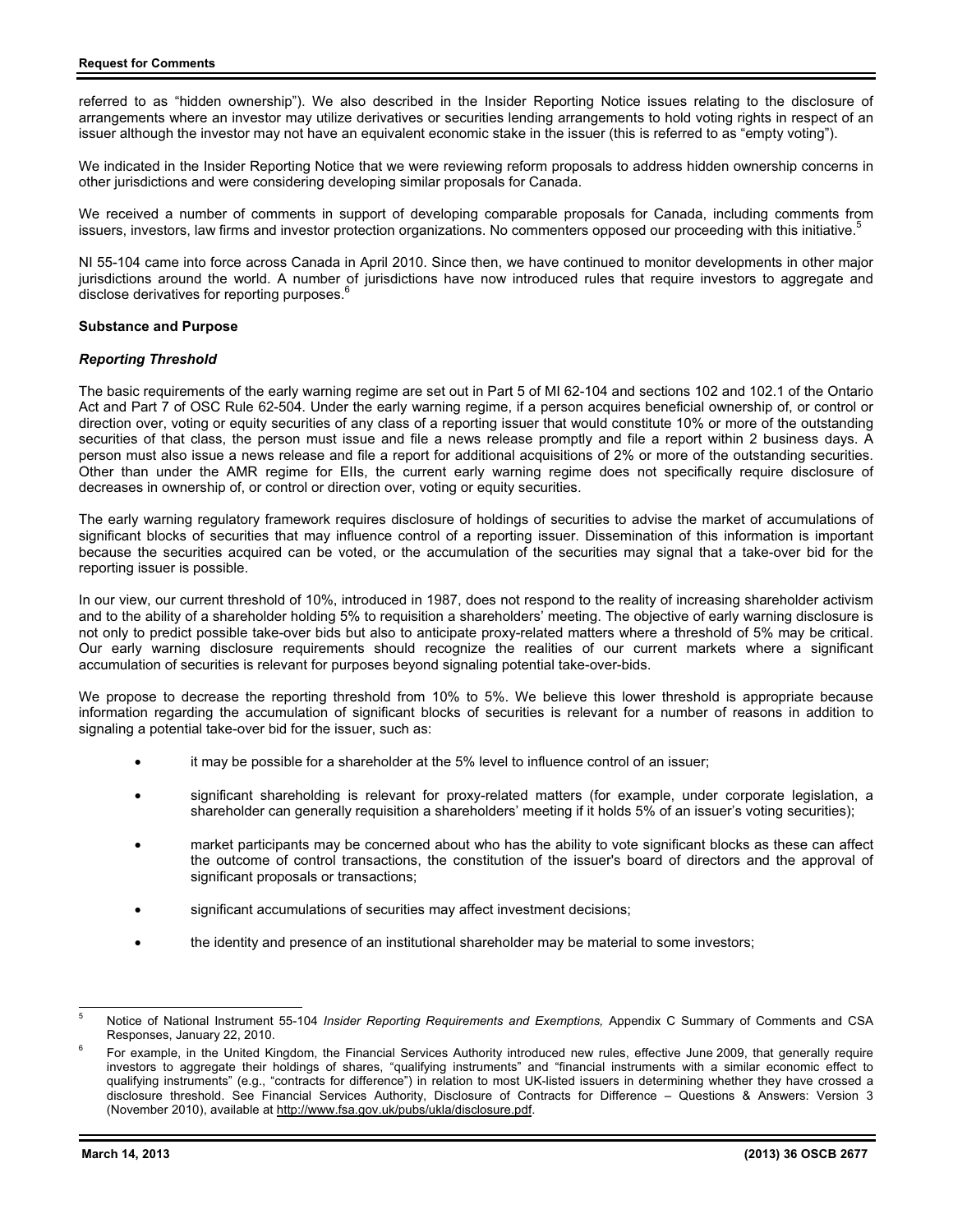- a lower early warning reporting threshold will provide all market participants with greater information about significant shareholders and thereby enhance market transparency;
- a 5% threshold would be consistent with the standard of several major foreign jurisdictions; and
- changes in corporate governance practices have increased the need for issuers to communicate directly with beneficial owners. A lower threshold would provide reporting issuers greater visibility into their shareholder base and a greater ability to engage with significant shareholders earlier. It would also allow shareholders to communicate among themselves earlier.

We do not propose to amend the threshold for reporting further acquisitions; it remains at 2% and a change in a material fact contained in an earlier report.

However, to provide greater certainty to the market, we propose to require disclosure of a 2% decrease in ownership. Currently, the early warning regime does not explicitly require a person to file a further early warning report where there is a decrease in ownership; instead, a person must determine whether the decrease in ownership is a change in a material fact and file a further report based on that assessment. We think that decreases in ownership of an issuer are as relevant to the market as increases in ownership and should be disclosed.

### *Enhanced Disclosure*

The purpose of early warning reporting is to compel the release of information with respect to changes in the ownership of, or control or direction over, a reporting issuer's voting or equity securities to allow the market to review and assess the potential market impact of the change. Investors must be given sufficient information to be able to effectively evaluate the impact. In our view, disclosure to investors of a change that may influence or affect control is essential for market transparency and investor confidence.

Persons subject to the early warning requirements disclose the purpose of the change as part of their early warning news release and report. Concerns have been expressed about the adequacy of the disclosure included in the early warning reports filed in Canada, particularly with respect to disclosure about the purpose of the transaction.

We have found that the disclosure is often inadequate and does not sufficiently inform investors. In our view, more detailed disclosure of, for example, the intentions of the person acquiring securities and the purpose of the acquisition would enhance the substance and quality of early warning reporting.

We think we should require enhanced early warning disclosure. While persons subject to the early warning requirements are required to disclose the purpose of the acquisition as part of their early warning news release and report, we have found that this disclosure often consists of boilerplate language that provides little useful information for the market. We propose to amend our disclosure requirements and specify disclosure of the type of information we expect about the purpose of the transaction. We believe that more detailed disclosure of the intentions of the person acquiring securities and the purpose of the acquisition is required for the market to properly evaluate the particulars of the acquisition.

# *Hidden Ownership and Empty Voting*

#### *Derivatives and Related Financial Instruments*

We believe that changes to the scope of the early warning framework are required in order to ensure proper transparency of securities ownership in light of the increased use of derivatives by investors.

A sophisticated investor may be able, through the use of equity swaps or similar derivative arrangements, to accumulate a substantial economic interest in an issuer without public disclosure and then potentially convert this interest into voting securities in time to exercise a vote (this is referred to as "hidden ownership").

It is also possible for an investor, through derivatives or securities lending arrangements, to hold voting rights in an issuer and possibly influence the outcome of a shareholder vote, although it may not have an equivalent economic stake in the issuer (this is referred to as "empty voting").

These types of arrangements may not be disclosed under current securities law requirements since these requirements are generally based on the concept of beneficial ownership of, or control or direction over, voting or equity securities. The disclosure of these arrangements would be helpful in maintaining transparency and market integrity.

We are therefore proposing amendments intended to include certain types of derivatives that affect an investor's total economic interest in an issuer for the purposes of determining the early warning reporting threshold trigger. For the purposes of early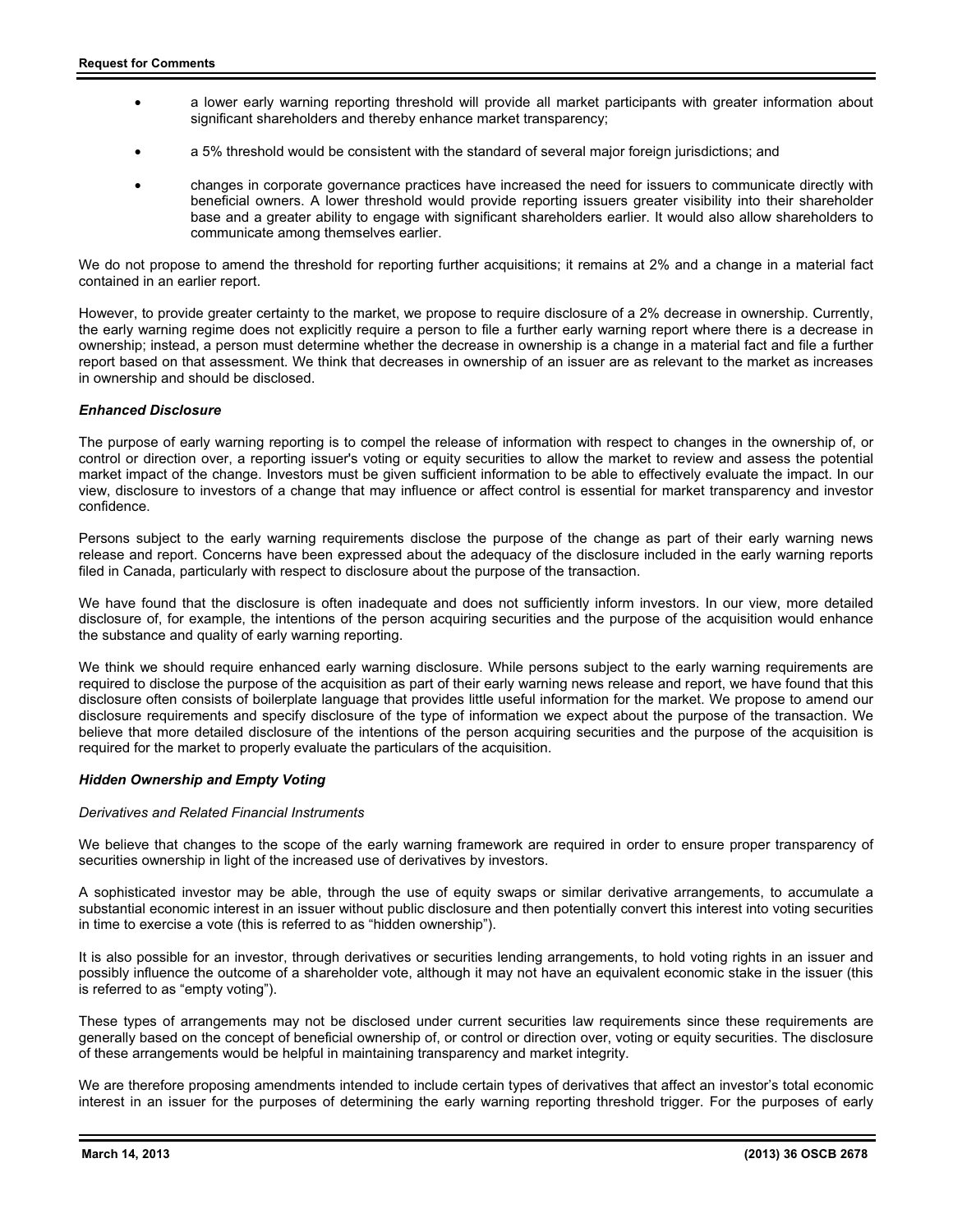warning reporting disclosure, the Proposed Amendments would require disclosure of an investor's economic interest in an issuer as well as its voting interest in the case of securities lending arrangements. An investor would also have to disclose that it has entered into related financial instruments and other arrangements with respect to the securities of the issuer, if this is the case.

# *Early Warning Reporting Trigger*

We propose to amend the early warning reporting trigger in MI 62-104 and section 102.1 of the Ontario Act (through a new definition of "equity equivalent derivative" and a deeming provision) so that an investor would be required to include within the early warning calculation certain equity derivative positions that are *substantially equivalent* in economic terms to conventional equity holdings.

Our intention is to ensure that, for purposes of the early warning reporting threshold only, an investor would be deemed to have control or direction over voting or equity securities referenced in an "equity equivalent derivative".

The "equity equivalent derivative" concept would capture derivatives that substantially replicate the economic consequences of ownership. We would generally consider a derivative to substantially replicate the economic consequences of ownership of a specified number of reference securities if a dealer or other market participant that took a short position on the derivative could substantially hedge its obligations under the derivative by holding 90% or more of the specified number of reference securities.

An "equity equivalent derivative" would not encompass partial-exposure instruments (e.g., options and collars that provide the investor with only limited exposure to the reference securities). While the use of partial-exposure instruments could raise policy concerns in certain circumstances, we are mindful that the introduction of a requirement to include partial-exposure instruments may render the early warning threshold calculation unduly complex and onerous for investors. We are not persuaded at this time that the benefits to market participants through inclusion of partial exposure instruments in the early warning threshold calculation would outweigh the costs to market participants in terms of additional complexity. We nonetheless remind market participants that the securities regulatory authorities retain public interest jurisdiction to respond to activities involving partialexposure instruments that may be considered abusive.

Examples of instruments that we intend to come within the definition of "equity equivalent derivative" include total return swaps (TRSs), contracts for difference (CFDs), and other derivatives that provide the party with the notional "long" position with an economic interest that is substantially equivalent to the economic interest the party would have if the party held the securities directly.

For example, if an investor holds 4.9% of the common shares of a public company and then enters into 3 cash-settled TRSs with 3 dealers each representing the economic equivalent of a 3% ownership position, the investor would have an economic position equivalent to a 13.9% ownership position. Since TRSs would constitute "equity equivalent derivatives" under the Proposed Amendments, the investor would be required to file an early warning report (as a result of having crossed the proposed early warning reporting threshold of 5%).

In TRSs and similar derivative instruments, the counterparty (typically, a dealer) will in many cases have a strong economic incentive to hedge its obligations under the arrangement through holding the reference securities and may decide to vote in accordance with its client's wishes or to make the securities available to the client on request.

Hidden ownership strategies can significantly undermine the early warning regime since an investor may have *de facto* access to securities held by the derivative counterparty but avoid a disclosure obligation which has traditionally been premised on *de jure* ownership or control.

The fact that a substantial block of securities has been "tied up" (i.e., is being held by counterparties to a substantial undisclosed equity derivative position), and is therefore not available to market participants, may be highly relevant information to market participants.

We believe that these types of financial instruments are often used by investors that are EIIs and therefore eligible to use the AMR system. However, as noted below, they would be disqualified from AMR in circumstances where they cease to be passive investors.

#### *Disclosure in Early Warning Reports*

We also propose to amend the early warning forms (Appendices E, F and G of NI 62-103) to broaden the scope of required disclosure to encompass interests of an acquiror in "equity equivalent derivatives".

 $\overline{a}$ 

<sup>7</sup> We are not proposing, at this time, to similarly revise the calculation of the take-over bid threshold to include equity derivative positions that are substantially equivalent in economic terms to conventional equity holdings. We need to consider further the impact of any change to the take-over bid threshold before we propose any amendment to this threshold.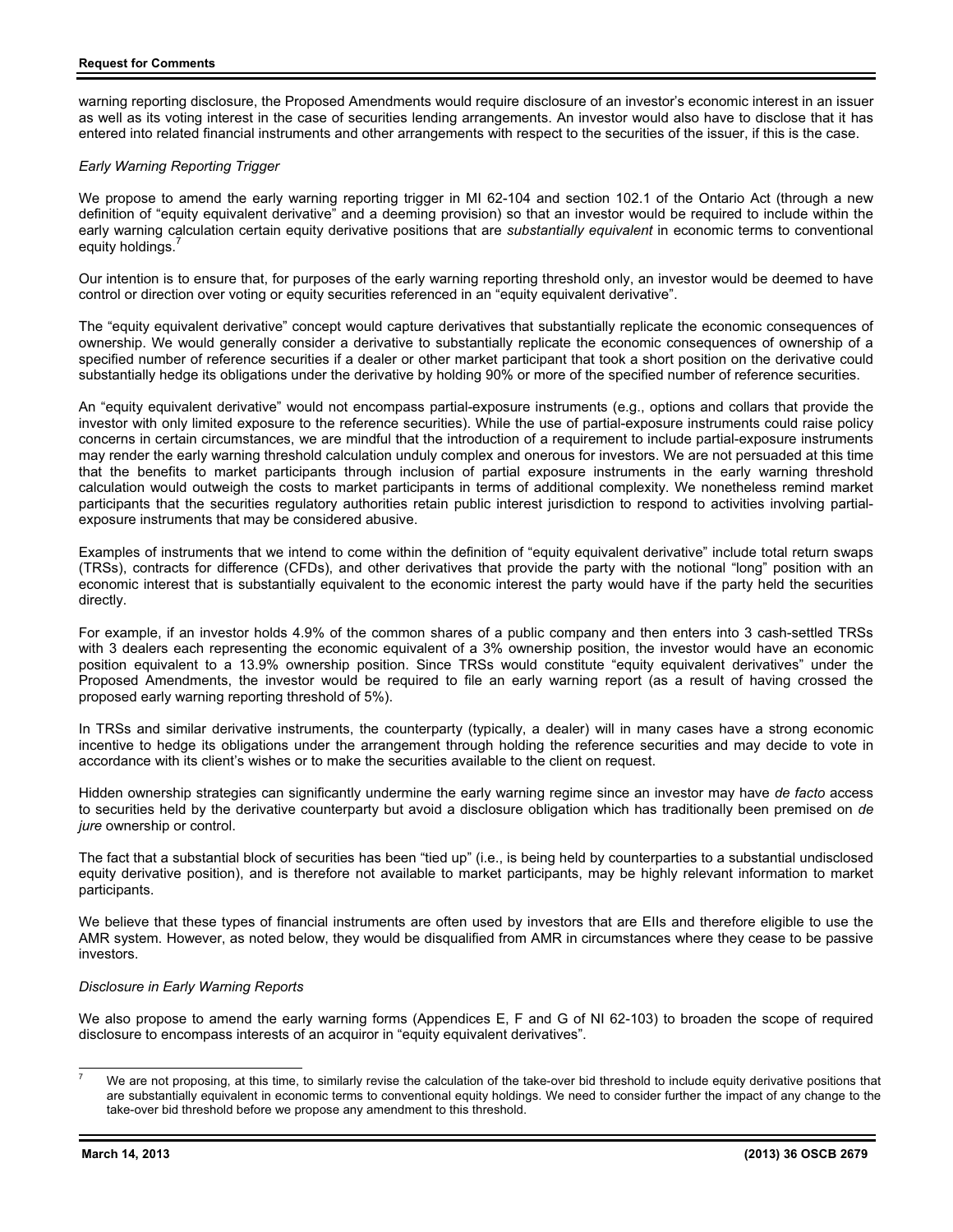If early warning reporting requirements are triggered because a person has acquired (or disposed of) securities or an equity equivalent derivative in respect of securities of a reporting issuer, that person will be required to disclose the existence and material terms of any related financial instruments in which it has an interest.<sup>8</sup> We believe this amendment will result in more specific disclosure about an acquiror's actual economic and voting interests in an issuer and thereby substantially address the transparency concerns associated with these types of arrangements.

# *Securities Lending Arrangements*

We are proposing to clarify and amend the existing early warning reporting disclosure requirements to provide greater transparency about, and ensure appropriate disclosure of, securities lending arrangements for the purposes of early warning disclosure requirements.

Securities lending describes the market practice whereby securities are temporarily transferred from one party (the lender) to another party (the borrower) in return for a fee. As part of the lending agreement, the borrower is obliged to redeliver to the lender securities that are identical to the securities transferred or lent, either on demand or at the end of the loan term. Although securities lending transactions are commonly described as "loans", this description may be misleading in that securities lending transactions, in fact, involve a transfer of title to the loaned securities against a collateralized undertaking to return equivalent securities either on demand or at the end of an agreed term.

Consequently, as the new owner of the securities, the borrower is entitled to vote the securities and receives any dividend or interest payments paid during the loan term. However, the economic benefits of ownership will typically be transferred back to the lender so, while the borrower is entitled to receive any dividend and interest payments over the life of the loan, it will make equivalent payments to the lender. If the lender wants to vote the loaned securities, it may have the right to recall equivalent securities from the borrower but will not be entitled to vote such securities unless and until they are recalled.

While securities lending arrangements provide benefits to the market, in that they promote enhanced liquidity, reduce custodial fees, and may generate additional revenues for institutional investors and other participants, we believe that increased transparency about these arrangements is appropriate so that the market can assess the use of these arrangements by the parties.

### *Early Warning Reporting Trigger*

We are of the view that existing disclosure requirements already apply to securities lending arrangements and, consequently, it is not necessary to amend the existing early warning reporting disclosure trigger to explicitly capture securities that are "lent" or "borrowed" under such transactions.

# 1. Reporting by Borrowers

We believe that the current early warning reporting requirements apply to securities that are "lent to" or "borrowed" by a securityholder under a securities lending arrangement for purposes of determining whether the securityholder has crossed an early warning reporting disclosure threshold.

For example, if a securityholder currently owns 4% of the outstanding common shares of a reporting issuer, and then "borrows" an additional 10% of the outstanding common shares, the securityholder will be required to file an early warning report since the securityholder will, as a consequence of the borrowing transaction, have acquired (for the duration of the arrangement) beneficial ownership of, or control or direction over, 5% or more of the outstanding common shares of the issuer.<sup>9</sup> In this example, the borrowing securityholder may also be considered an "empty voter" in connection with the borrowed shares, since the borrower may have the ability to vote these shares but will not, as a result of the borrowing arrangement, have an economic interest in the shares.

#### 2. Reporting by Lenders

Consistent with our view regarding the application of early warning requirements for borrowing securityholders, we also believe that securities "lent out" by a securityholder under a securities lending arrangement must be accounted for in determining if the lender has crossed the early warning reporting disclosure threshold.

 $\frac{1}{2}$ 8 "Related financial instrument" has the meaning ascribed to that term in NI 55-104.

<sup>9</sup> In this regard, it should be noted that, although the *Income Tax Act* (Canada) (the ITA) includes certain deeming provisions (see Subsection 260(2) of the ITA) that deem a transfer of "qualified securities" pursuant to a "securities lending arrangement" not to be a disposition (or later reacquisition) of the "loaned securities" for the purposes of the ITA, there is currently no comparable deeming provision under securities legislation.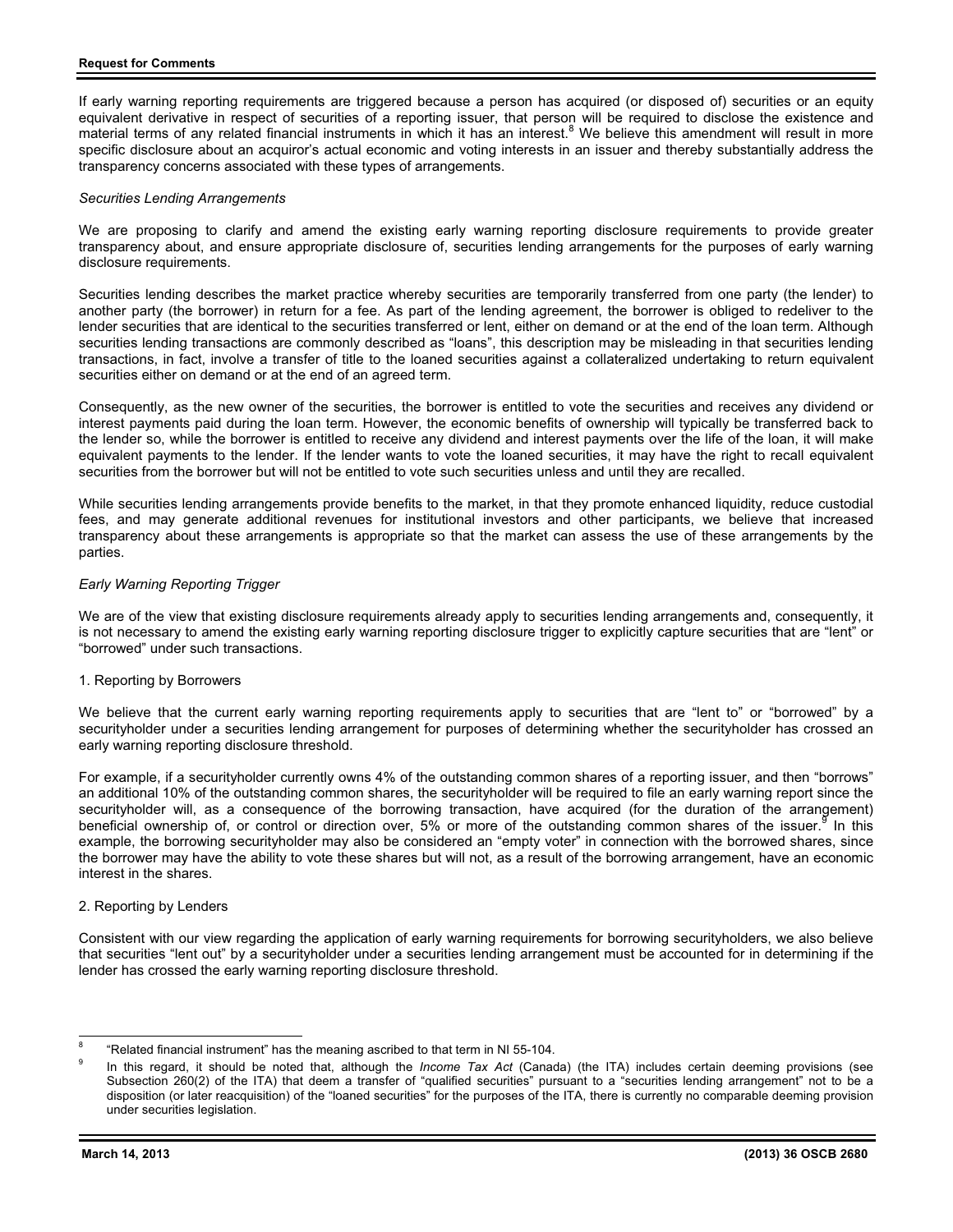We also note that, as described above, we are proposing to require persons who are subject to early warning reporting obligations to report not only increases but also decreases in ownership of 2% or more of the applicable securities.<sup>10</sup> As a result of this proposed downward reporting requirement, we believe that the early warning reporting requirements would, absent an exemption, apply to lenders who dispose of 2% or more of the applicable securities under securities lending arrangements. Using the example from the previous section, the lender of the 10% of outstanding common shares would be required to file an early warning report in respect of the disposition of 10% of the common shares pursuant to the securities lending arrangement, unless an applicable exemption was available.

## *Exemption for Certain Securities Lending Arrangements*

We are considering providing an exemption for lenders from the early warning reporting trigger for securities transferred or lent pursuant to "specified securities lending arrangements". Specified securities lending arrangement would be arrangements that include an unrestricted ability to recall the securities before a meeting of securityholders.

We are not proposing at this time a corresponding exemption for persons that wish to borrow securities from securities lenders as we believe securities borrowing arrangements may give rise to empty voting situations and that early warning disclosure requirements should generally apply to such transactions.

### *Disclosure in Early Warning Report*

Under the current early warning disclosure form, a person that is required to file an early warning report (or an alternative monthly report) is generally not required to disclose the general nature and material terms of "lending arrangements".<sup>11</sup> In view of our concerns over the need for transparency of securities lending arrangements, we are proposing to remove the disclosure carve-out for lending arrangements in early warning reports. The Proposed Amendments include requirements to disclose securities lending arrangements in effect at the time of a reportable transaction even if that transaction did not involve a securities lending arrangement.

# *Changes to Alternative Monthly Reporting in NI 62-103*

The policy rationale underlying the relaxed timing requirements for reporting under the AMR regime in NI 62-103 is that the regime is available only to an EII with a passive intent concerning its ownership or control of securities of a reporting issuer. Currently, the AMR regime is unavailable for an EII who either

- makes, or intends to make, a take-over bid for securities of the reporting issuer, or
- proposes, or intends to propose, a reorganization, amalgamation, merger, arrangement or similar business combination with a reporting issuer if the EII would obtain a controlling interest in the reporting issuer.

An EII who solicits, or intends to solicit, proxies from the securityholders of a reporting issuer is eligible to use the AMR regime even though the intent of the EII may be to actively engage with the securityholders of the reporting issuer. We believe that allowing an EII access to the AMR regime in this circumstance is not consistent with the policy intent of the regime.

To address this concern, we propose making the AMR regime unavailable for EIIs who solicit, or intend to solicit, proxies from security holders of a reporting issuer on matters relating to the election of directors of the reporting issuer or a reorganization, amalgamation, merger, arrangement or similar corporate action involving the securities of the reporting issuer.

# **Summary of the Proposed Amendments**

The Proposed Amendments are summarized as follows.

- 1. The early warning reporting threshold is decreased from 10% to 5%. The news release must be issued and filed promptly but no later than the opening of trading on the next business day.
- 2. In calculating whether the threshold has been reached, an investor must include equity derivative positions that are substantially equivalent in economic terms to conventional equity holdings, and securities lending arrangements.
- 3. Further disclosure is required if there is a 2% increase or decrease in ownership or if there is a change in a material fact contained in an earlier report.

 $10$  $^{10}$  We note that EIIs reporting under the AMR system are currently subject to a reporting requirement for incremental decreases in ownership.<br><sup>11</sup> See Item 1(g) of Appendix E and Item 1(g) of Appendix F to NI 62-103.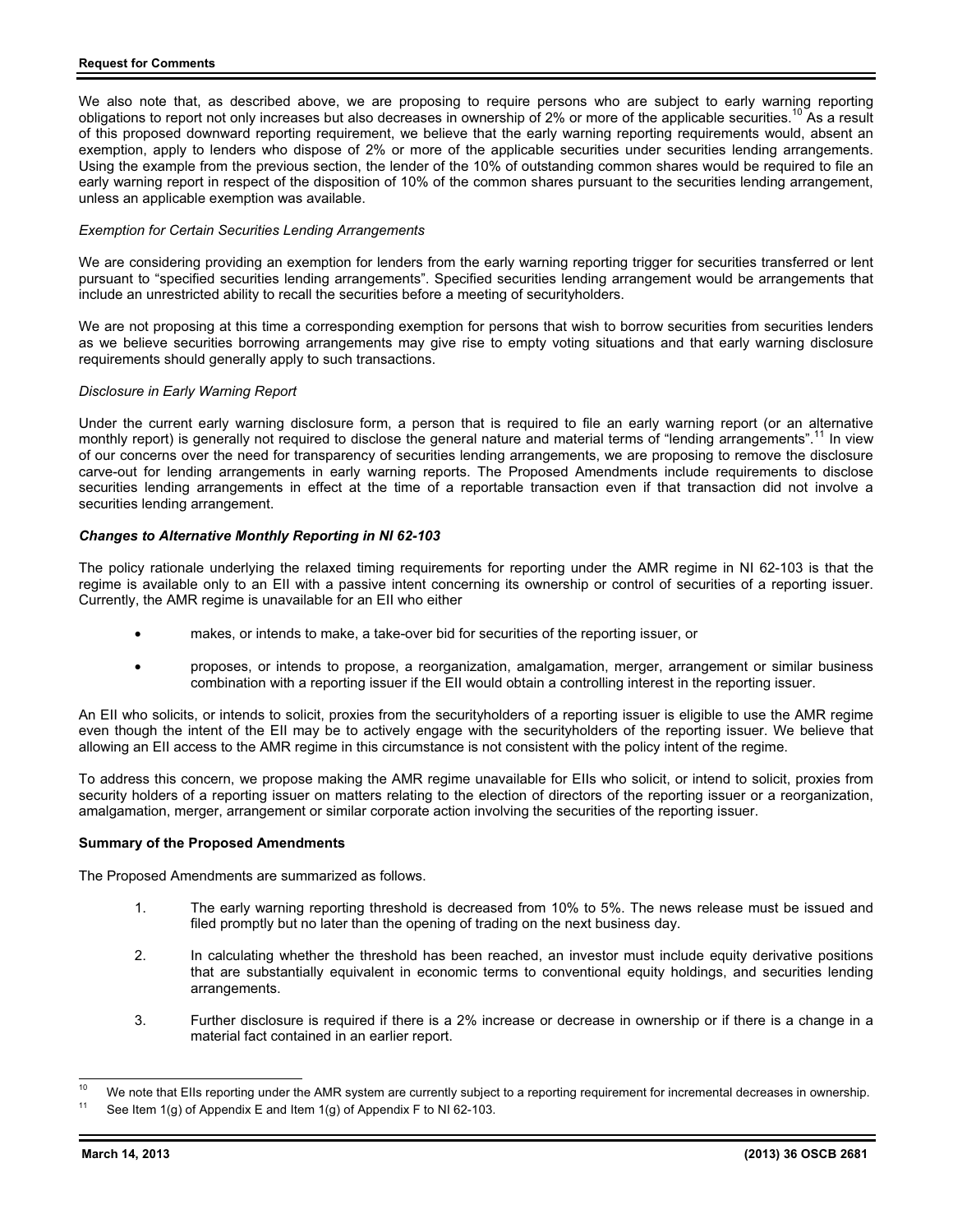- 4. A news release must be issued and filed and a report must be filed if the ownership percentage decreases to less than 5%. This proposed change provides valuable information to the market and also resolves reporting difficulties. For example, if ownership decreases from 6% to 4.5%, without the proposed change, disclosure of the decrease to 4.5% would not be required. If, at a later date, a person acquires a 1% ownership, it would not be clear how to disclose the acquisition because the previous report disclosed a 6% ownership but the person owns 5.5%. With the Proposed Amendments, we require disclosure if ownership drops to 4.5% and further disclosure if the 5% threshold is subsequently crossed.
- 5. Presently, the early warning requirements are accelerated during a take-over bid by requiring disclosure of acquisitions by a party other than the offeror at the 5% level. Since the Proposed Amendments impose a reporting threshold of 5% and disclosure no later than the opening of trading on the next business day, we do not think that we need to maintain the particular provisions for reporting during a take-over bid.

We are proposing, as a consequential amendment, the repeal of the definition of "acquisition announcement provisions" in NI 62-103.

- 6. We propose to replace current Appendix E to NI 62-103 with new disclosure requirements in the form of Form 62-103F1. We have added instructions on the type of disclosure we expect for each of the items required to be disclosed. We also propose that the report be certified and signed. Conforming amendments have been made to the disclosure required for an EII found in former Appendix F and Appendix G (now Form 62-103F2 and Form 62-103F3).
- 7. We exclude a person from the AMR system if the person solicits, or intends to solicit, proxies from the security holders of a reporting issuer on matters relating to the election of directors of the reporting issuer or to a reorganization, amalgamation, merger, arrangement or similar corporate action involving the securities of the reporting issuer.

# **Alternatives Considered**

Except for maintaining the status quo, no alternatives to the Proposed Amendments were considered.

# **Anticipated Costs and Benefits**

The Proposed Amendments, including the reduction of the early warning reporting threshold from 10% to 5% and enhanced scope of the disclosure obligations, will provide greater transparency about significant holdings of an issuer's securities. We anticipate that the dissemination of this information may lead to greater market efficiency. However, these changes will result in increased compliance costs and other costs, including potential dissemination of investment strategies.

The Proposed Amendments include changes that will require the disclosure and aggregation of certain equity derivative positions and securities lending arrangements. The inclusion of these types of transactions in the early warning framework will reinforce the quality and integrity of the early warning reporting regime. While these changes will create increased compliance costs, we have endeavoured to minimize the impact by limiting, at this time, the types of derivatives that would be captured within the regime and providing an exemption for lenders from disclosure of certain securities lending arrangements.

We considered whether the Proposed Amendments may make take-over bids more expensive since an offeror's ability to obtain a toe-hold without disclosure would be reduced to below 5%. However, we understand that generally offerors do not currently purchase more than 5% before a bid on the basis that such purchases may move the market and the identity of the offeror would become known.

Early warning disclosure at 5% can benefit potential offerors because of the possibility of identifying, for lock-up agreements, securityholders that hold 5% of the target securities. As well, the earlier disclosure benefits securityholders who would otherwise have sold at a lower price while the acquiror was purchasing securities. A further benefit to decreasing the reporting threshold to 5% is that it would give issuers more time to defend against a potential offeror or activist shareholder.

# **Local Matters**

Where applicable, Annex D is being published in any local jurisdiction that is making related changes to local securities laws, including local notices or other policy instruments in that jurisdiction. It also includes any additional information that is relevant to that jurisdiction only.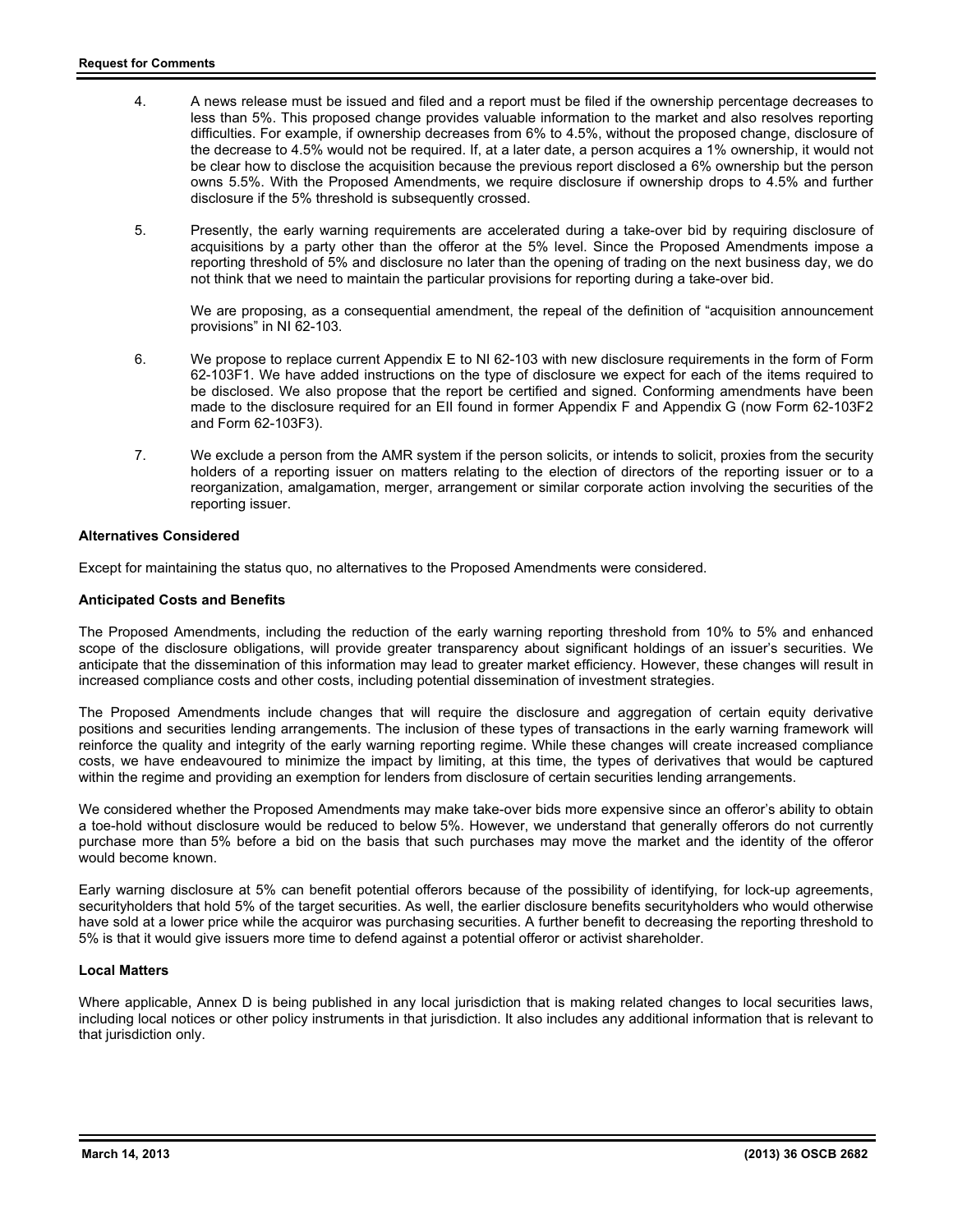# **Request for Comments**

We welcome your comments on the Proposed Amendments. In addition to any general comments you may have, we also invite comments on the following specific questions.

- 1. Do you agree with our proposal to maintain the requirement for further reporting at 2% or should we require further reporting at 1%? Please explain why or why not.
- 2. A person cannot acquire further securities for a period beginning at the date of acquisition until one business day after the filing of the report. This trading moratorium is not applicable to acquisitions that result in the person acquiring beneficial ownership of, or control or direction over, 20% or more of the voting or equity securities on the basis that the take-over bid provisions are applicable at the 20% level.

The proposed decrease to the early warning reporting threshold would result in the moratorium applying at the 5% ownership threshold. We believe that the purpose of the moratorium is still valid at the 5% level because the market should be alerted of the acquisition before the acquiror is permitted to make additional purchases.

- (a) Do you agree with our proposal to apply the moratorium provisions at the 5% level or do you believe that the moratorium should not be applicable between the 5% and 10% ownership levels? Please explain your views.
- (b) The moratorium provisions apply to acquisitions of "equity equivalent derivatives". Do you agree with this approach? Please explain why or why not.
- (c) Do you think that a moratorium is effective? Is the exception at the 20% threshold justified? Please explain why or why not.
- 3. We currently recognize that accelerated reporting is necessary if securities are acquired during a take-over bid by requiring a news release at the 5% threshold to be filed before the opening of trading on the next business day.

With the Proposed Amendments to the early warning reporting threshold, we do not propose to further accelerate early warning reporting during a take-over bid.

- (a) Do you agree? Please explain why or why not.
- (b) If you disagree, how should we accelerate reporting of transactions during a take-over bid? Should we decrease the threshold for reporting changes from 2% to 1%? Or do you think that requiring early warning reporting at the 3% level is a more appropriate manner to accelerate disclosure? Please explain your views.
- 4. The Proposed Amendments would apply to all acquirors including EIIs.
	- (a) Should the proposed early warning threshold of 5% apply to EIIs reporting under the AMR system provided in Part 4 of NI 62-103? Please explain why or why not.
	- (b) Please describe any significant burden for these investors or potential benefits for our capital markets if we require EIIs to report at the 5% level.
- 5. Mutual funds that are reporting issuers are not EIIs as defined in NI 62-103 and are therefore subject to the general early warning requirements in MI 62-104. Are there any significant benefits to our capital markets in requiring mutual funds to comply with early warning requirements at the proposed threshold of 5% or does the burden of reporting at 5% outweigh the potential benefits? Please explain why or why not.
- 6. As explained above, we propose to amend the calculation of the threshold for filing early warning reports so that an investor would need to include within the early warning calculation certain equity derivative positions that are substantially equivalent in economic terms to conventional equity holdings. These provisions would only capture derivatives that *substantially replicate* the economic consequences of ownership and would not capture partial-exposure instruments (e.g., options and collars that provide the investor with only limited exposure to the reference securities). Do you agree with this approach? If not, how should we deal with partial-exposure instruments?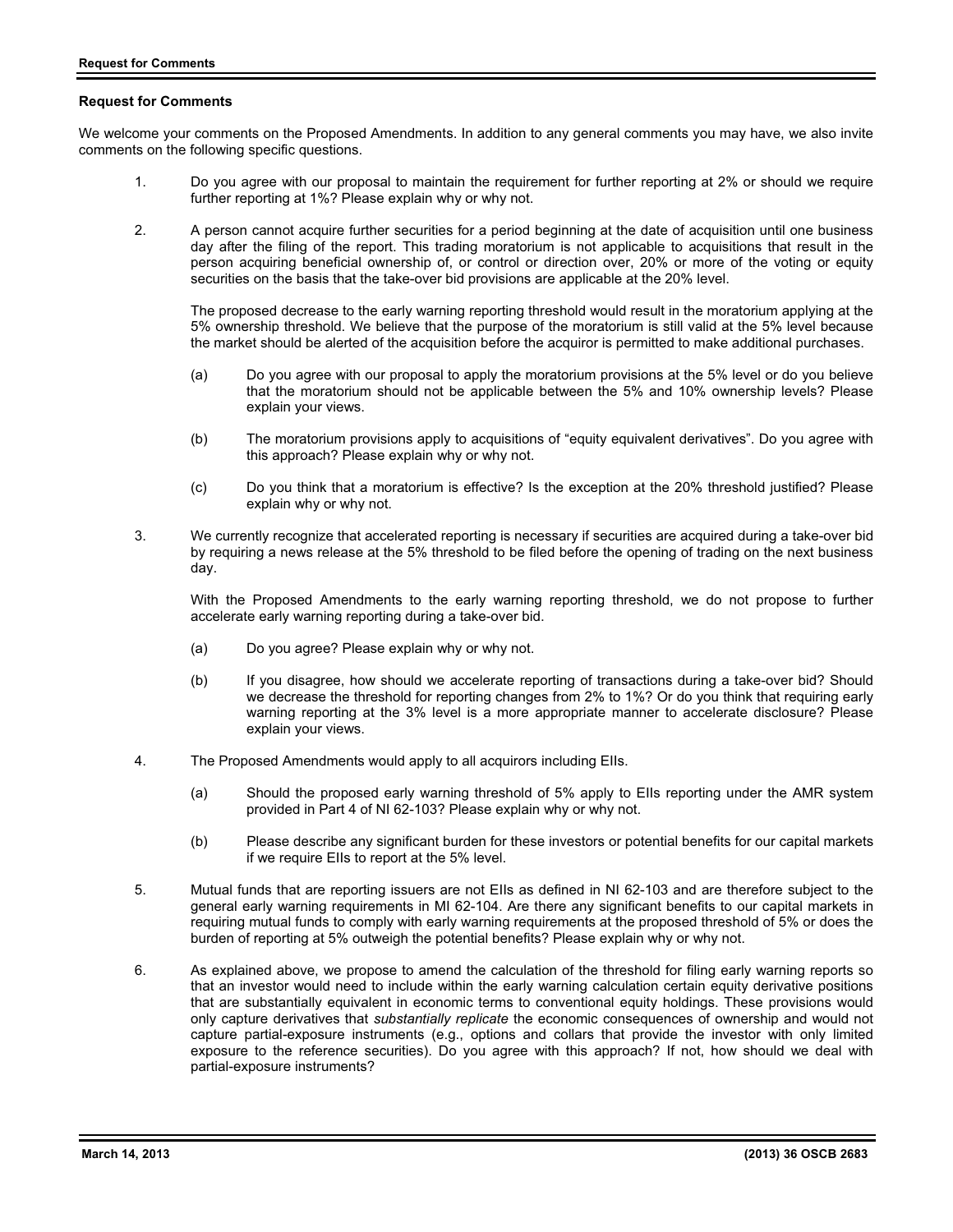- 7. We propose changes to NP 62-203 in relation to the definition of equity equivalent derivative to explain when we would consider a derivative to substantially replicate the economic consequences of ownership of the reference securities. Do you agree with the approach we propose?
- 8. Do you agree with the proposed disqualification from the AMR system for an EII who solicits or intends to solicit proxies from security holders on matters relating to the election of directors of the reporting issuer or to a reorganization or similar corporate action involving the securities of the reporting issuer? Are these the appropriate circumstances to disqualify an EII? Please explain, or if you disagree, please suggest alternative circumstances.
- 9. We propose to exempt from early warning requirements acquirors that are lenders in securities lending arrangements and that meet certain conditions. Do you agree with this proposal? Please explain why or why not.
- 10. Do you agree with the proposed definition of "specified securities lending arrangement"? If not, what changes would you suggest?
- 11. We are not proposing at this time an exemption for persons that borrow securities under securities lending arrangements as we believe securities borrowing may give rise to empty voting situations for which disclosure should be prescribed under our early warning disclosure regime. Do you agree with this view? If not, why not?
- 12. Do the proposed changes to the early warning framework adequately address transparency concerns over securities lending transactions? If not, what other amendments should be made to address these concerns?
- 13. Do you agree with our proposal to apply the Proposed Amendments to all reporting issuers including venture issuers? Please explain why or why not. Do you think that only some and not all of the Proposed Amendments should apply to venture issuers? If so, which ones and why?
- 14. Some parties to equity equivalent derivatives may have acquired such derivatives for reasons other than acquiring the referenced securities at a future date. For example, some parties to these derivatives may wish to maintain solely an economic equivalency to the securities without acquiring the referenced securities for tax purposes or other reasons. Would the proposed requirement lead to over-reporting of total return swaps and other equity equivalent derivatives? Or would the possible over-reporting be mitigated by the fact that it is likely that parties to equity equivalent derivatives would qualify under the AMR regime?
- 15. If the proposed new requirement does lead to an over-reporting of these derivatives, is this rectified by the requirement in the early warning report for acquirors to explain the purpose of their acquisition and thereby clarify that they do not intend to acquire the referenced securities upon termination of the swap?

# **How to provide your comments**

Please provide your comments in writing by **June 12, 2013**. Regardless of whether you are sending your comments by email, you should also send or attach your submissions in an electronic file in Microsoft Word, Windows format.

Please address your submission to the CSA as follows:

British Columbia Securities Commission

Alberta Securities Commission Financial and Consumer Affairs Authority of Saskatchewan Manitoba Securities Commission Ontario Securities Commission Autorité des marchés financiers New Brunswick Securities Commission Superintendent of Securities, Prince Edward Island Nova Scotia Securities Commission Securities Commission of Newfoundland and Labrador Superintendent of Securities, Yukon Territory Superintendent of Securities, Northwest Territories Superintendent of Securities, Nunavut

Deliver your comments **only** to the two addresses that follow. Your comments will be distributed to the other participating CSA.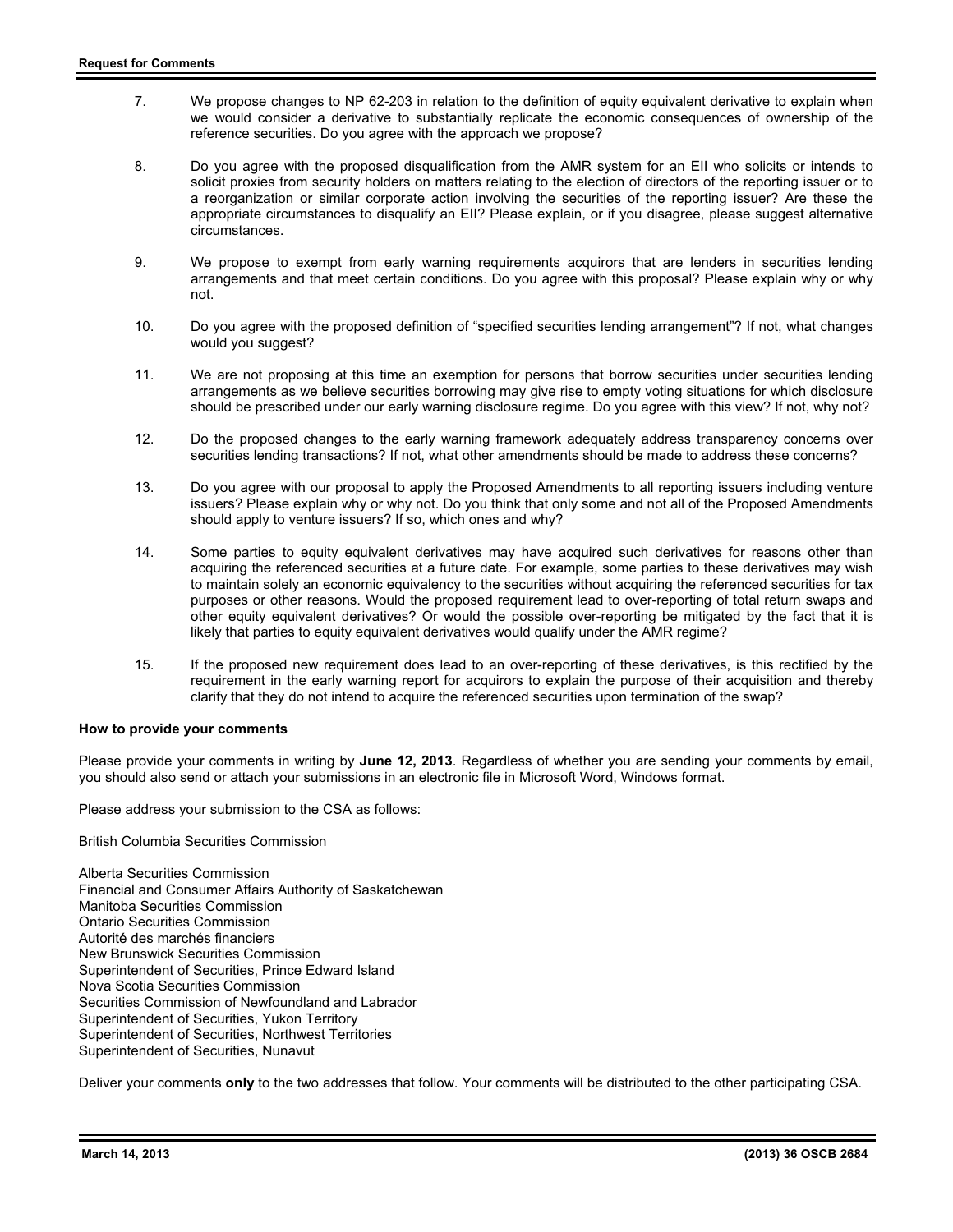Anne-Marie Beaudoin, Corporate Secretary Autorité des marchés financiers Tour de la Bourse 800, square Victoria C.P. 246, 22<sup>e</sup> étage Montréal, Québec H4Z 1G3 Fax: (514) 864-6381 E-mail: consultation-en-cours@lautorite.qc.ca

The Secretary Ontario Securities Commission 20 Queen Street West Suite 1900, Box 55 Toronto, Ontario M5H 3S8 Fax: (416) 593-8145 E-mail: comments@osc.gov.on.ca

We cannot keep submissions confidential because securities legislation in certain provinces requires publication of a summary of the written comments received during the comment period.

# **Content of Annexes**

Annex A sets out the proposed amendments to MI 62-104

Annex B sets out the proposed changes to NP 62-203

Annex C sets out the proposed amendments to NI 62-103

Annex D sets out local matters

# **Questions**

Please refer your questions to any of:

Rosetta Gagliardi Senior Policy Advisor Autorité des marchés financiers (514) 395-0337, ext. 4462 rosetta.gagliardi@lautorite.qc.ca

Gordon Smith Senior Legal Counsel, Corporate Finance British Columbia Securities Commission (604) 899-6656 gsmith@bcsc.bc.ca

Leslie Rose Senior Legal Counsel, Corporate Finance British Columbia Securities Commission (604) 899-6654 lrose@bcsc.bc.ca

Tracy Clark Legal Counsel, Corporate Finance Alberta Securities Commission (403) 355-4424 Tracy.clark@asc.ca

Sonne Udemgba Deputy Director, Legal, Securities Division Financial and Consumer Affairs Authority of Saskatchewan (306) 787-5879 Sonne.udemgba@gov.sk.ca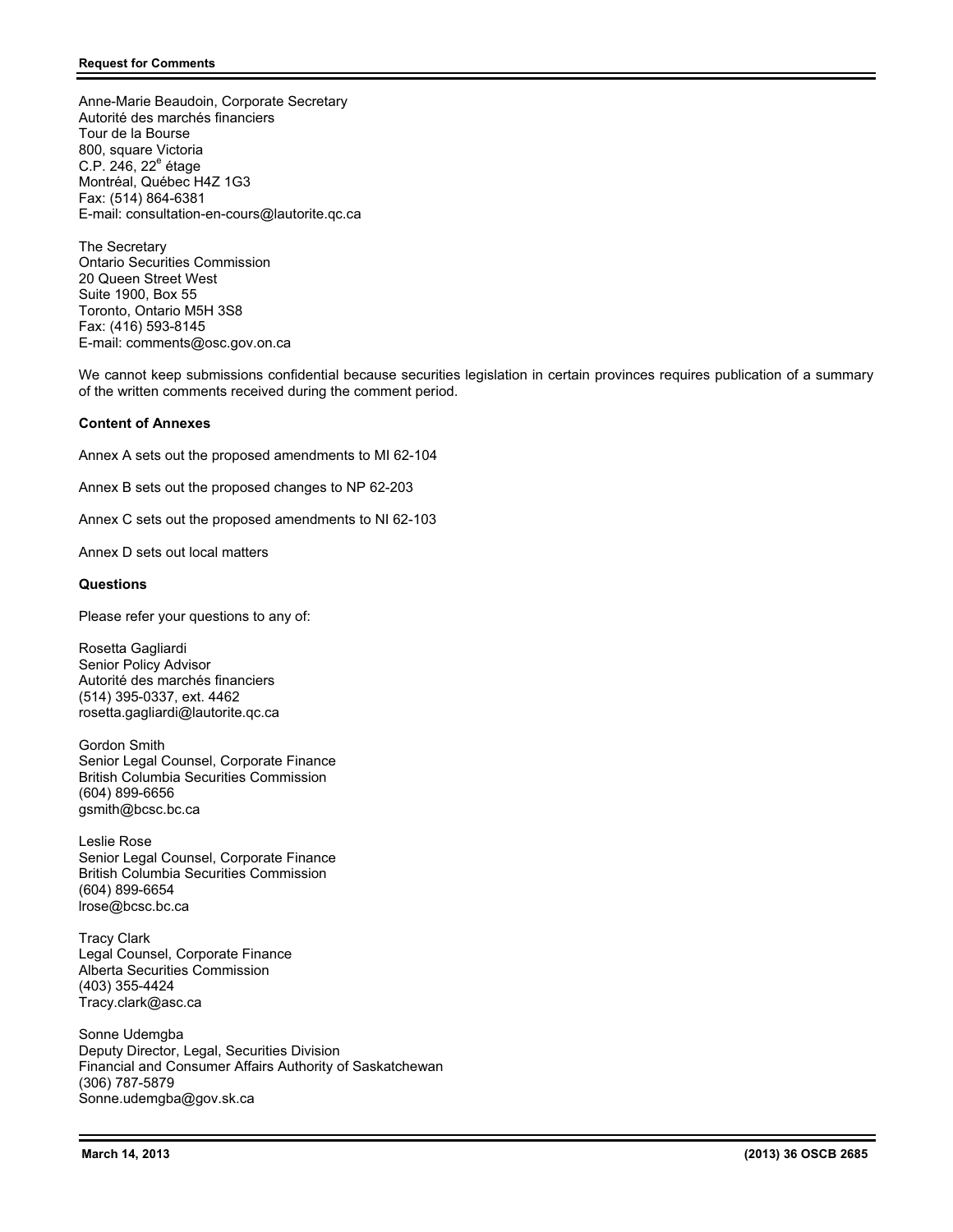Chris Besko Legal Counsel – Deputy Director Manitoba Securities Commission (204) 945-2561 Chris.besko@gov.mb.ca

Naizam Kanji Deputy Director, Mergers and Acquisitions, Corporate Finance Ontario Securities Commission (416) 593-8060 nkanji@osc.gov.on.ca

Jason Koskela Senior Legal Counsel, Mergers and Acquisitions, Corporate Finance Ontario Securities Commission (416) 595-8922 jkoskela@osc.gov.on.ca

Paul Hayward Senior Legal Counsel, Compliance and Registrant Regulation Ontario Securities Commission (416) 593-3657 phayward@osc.gov.on.ca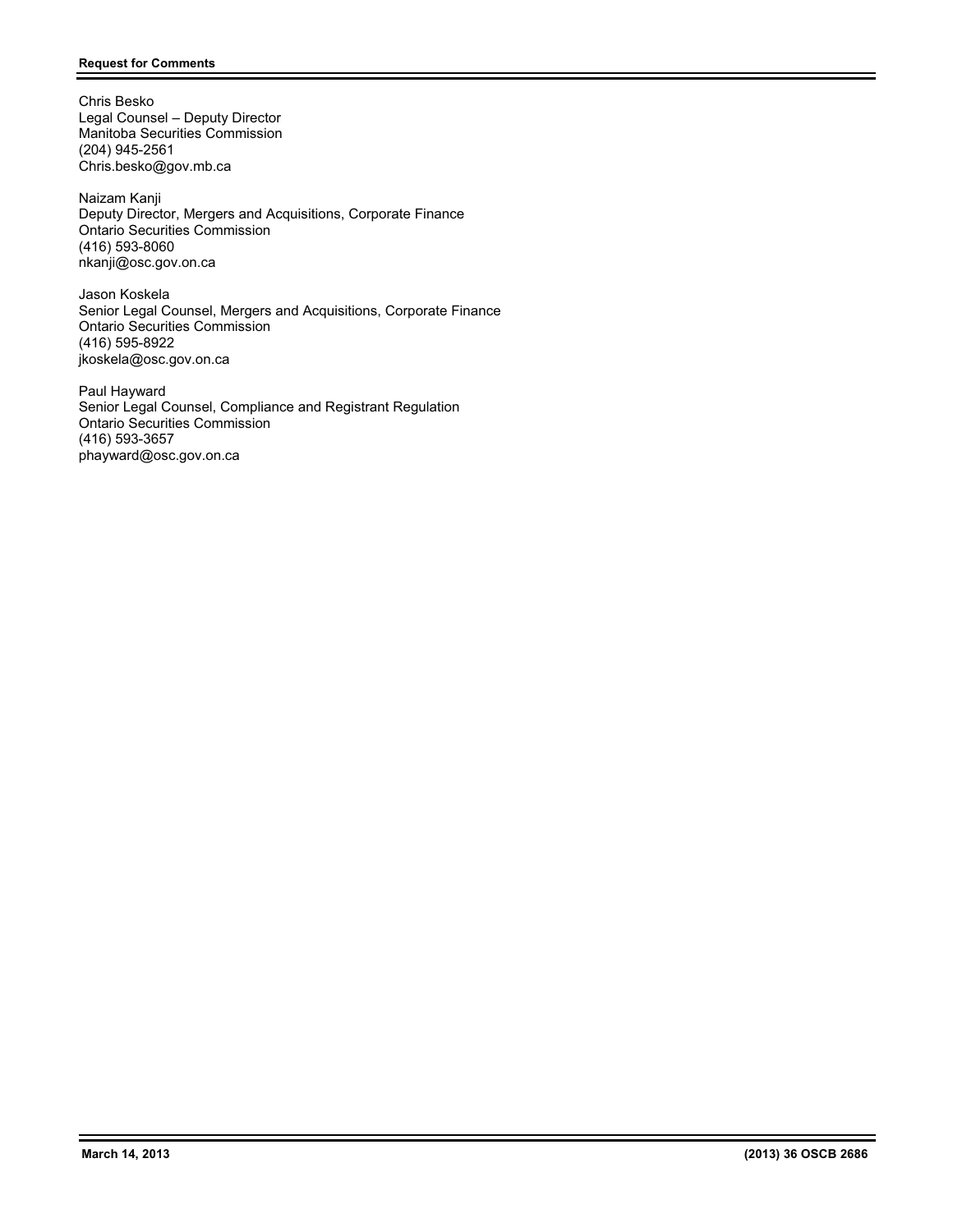# **ANNEX A**

# **PROPOSED AMENDMENTS TO MULTILATERAL INSTRUMENT 62-104 TAKE-OVER BIDS AND ISSUER BIDS**

*1. Multilateral Instrument 62-104 Take-Over Bids and Issuer Bids is amended by this Instrument.* 

### *2. Part 5 is replaced with the following:*

## **PART 5: REPORTS AND ANNOUNCEMENTS OF ACQUISITIONS**

### **Definitions and Interpretation**

5.1 (1) In this Part,

"acquiror" means a person who acquires a security, other than by way of a take-over bid or an issuer bid made in compliance with Part 2;

"acquiror's securities" means securities of an issuer beneficially owned, or over which control or direction is exercised, on the date of the acquisition or disposition, by an acquiror or any person acting jointly or in concert with the acquiror:

"derivative" has the meaning ascribed to that term in National Instrument 55-104 *Insider Reporting Requirements and Exemptions*;

"equity equivalent derivative" means a derivative which is referenced to or derived from a voting or equity security of an issuer and which provides the holder, directly or indirectly, with an economic interest that is substantially equivalent to the economic interest associated with beneficial ownership of the security;

"economic interest" has the meaning ascribed to that term in National Instrument 55-104 *Insider Reporting Requirements and Exemptions*;

"specified securities lending arrangement" means a securities lending arrangement if all of the following apply:

- (a) the material terms of the securities lending arrangement are set out in a written agreement, a copy of which is retained by each party to the agreement;
- (b) the securities lending arrangement requires the borrower to pay to the lender amounts equal to all dividends or interest payments, if any, paid on the security that would have been received by the borrower if the borrower had held the security throughout the period beginning at the date of the transfer or loan and ending at the time the security or an identical security is transferred or returned to the lender;
- (c) the lender has established policies and procedures that require the lender to maintain a record of all securities that it has transferred or lent under securities lending arrangements;
- (d) the written agreement provides for either or both of the following:
	- (i) the lender has an unrestricted right to recall all securities or identical securities that it has transferred or lent under the securities lending arrangement prior to the record date for any meeting of securityholders at which the securities may be voted;
	- (ii) the lender requires the borrower to vote the securities transferred or lent in accordance with the lender's instructions;

"securities lending arrangement" means an arrangement with respect to which both of the following apply:

- (a) a person, the lender, transfers or lends at any particular time a security to another person, the borrower;
- (b) it may reasonably be expected that the borrower will at a later date transfer or return the security or an identical security to the lender.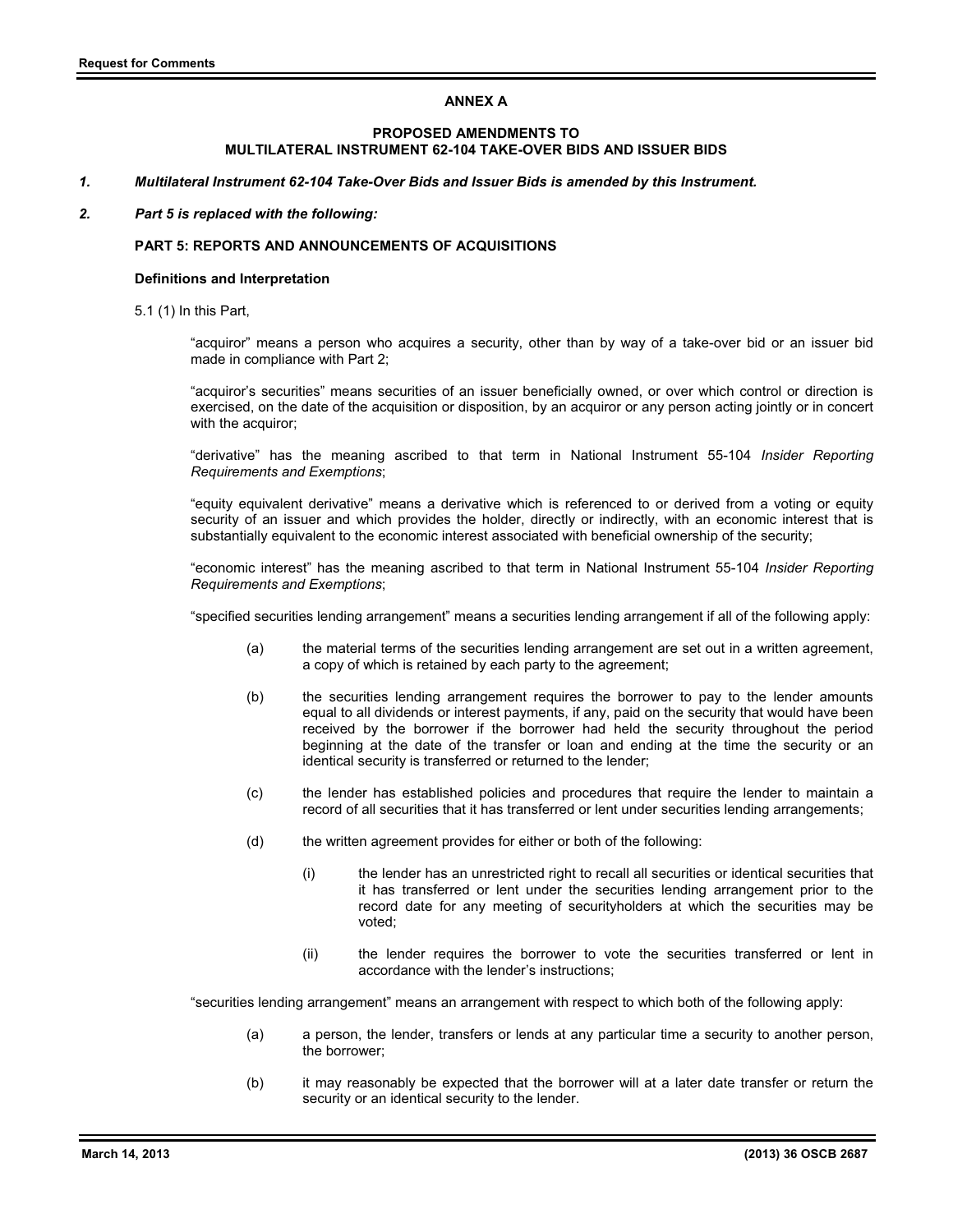(2) For the purposes of this Part, subsections 1.8(1), (2) and (4) and section 1.9 apply as if the references to "offeror" in those provisions were references to "acquiror".

(3) For the purposes of this Part, if an acquiror and one or more persons acting jointly and in concert with the acquiror acquire securities, the securities are deemed to be acquired by the acquiror.

(4) For purposes of section 5.2, in determining control or direction over securities by an acquiror or any person acting jointly or in concert with the acquiror, at any given date, the acquiror or the person is deemed to have acquired, and to have, control or direction over a security, including an unissued security, if the acquiror or the person has acquired beneficial ownership of, or has control or direction over, an equity equivalent derivative of that security.

## **Early warning**

5.2 (1) An acquiror who acquires beneficial ownership of, or control or direction over, a voting or equity security of any class of a reporting issuer or beneficial ownership of, or control or direction over, securities convertible into voting or equity securities of any class of a reporting issuer that, together with the acquiror's securities of that class, constitute 5% or more of the outstanding securities of that class, must

- (a) promptly, but no later than the opening of trading on the business day following the acquisition, issue and file a news release containing the information required by section 3.1 of National Instrument 62- 103 *The Early Warning System and Related Take-Over Bid and Insider Reporting Issues*; and
- (b) promptly, but no later than 2 business days from the date of the acquisition, file a report containing the information required by section 3.1 of National Instrument 62-103 *The Early Warning System and Related Take-Over Bid and Insider Reporting Issues*.

(2) An acquiror who is required to make disclosure under subsection (1) must make further disclosure in accordance with subsection (1) each time any of the following events occur:

- (a) the acquiror or any person acting jointly or in concert with the acquiror, acquires or disposes of beneficial ownership of, or control or direction over either of the following:
	- (i) securities in an amount equal to 2% or more of the outstanding securities of the class of securities that was the subject of the most recent report required to be filed by the acquiror under this section,
	- (ii) securities convertible into 2% or more of the outstanding securities referred to in subparagraph (i);
- (b) there is a change in a material fact contained in the report required under subsection (1) or paragraph (a) of this subsection.

(3) An acquiror must issue a news release and file a report in accordance with subsection (1) if beneficial ownership of, or control or direction over, the outstanding securities of the class of securities that was the subject of the most recent report required to be filed by the acquiror under this section falls below 5%.

#### **Moratorium provisions**

5.3 (1) During the period beginning on the occurrence of an event in respect of which a report is required to be filed under section 5.2 and ending at the end of the first business day following the date that the report is filed, the acquiror or any person acting jointly or in concert with the acquiror must not acquire or offer to acquire beneficial ownership of any securities of the class in respect of which the report is required to be filed or any securities convertible into securities of that class.

(2) Subsection (1) does not apply to an acquiror that has beneficial ownership of, or control or direction over, securities that, together with the acquiror's securities of that class, constitute 20% or more of the outstanding securities of that class.

### **Copies of news release and report**

5.4 An acquiror that files a news release or report under section 5.2 must promptly send a copy of each filing to the reporting issuer.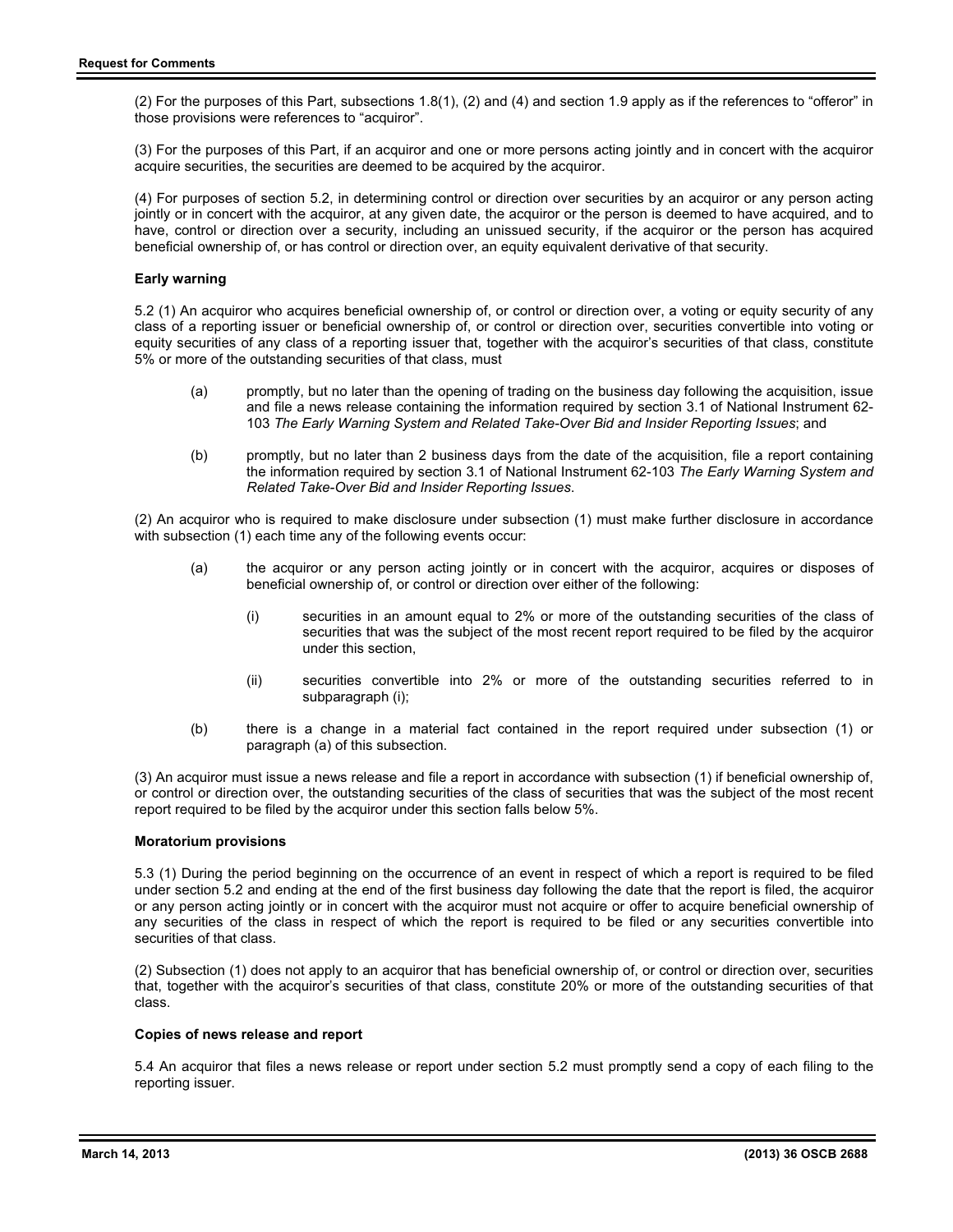# **Exemption**

5.5 Sections 5.2 and 5.3 do not apply to a lender in respect of securities transferred or lent pursuant to a specified securities lending arrangement.

# *3. These amendments come into force on \*\*\*\*.*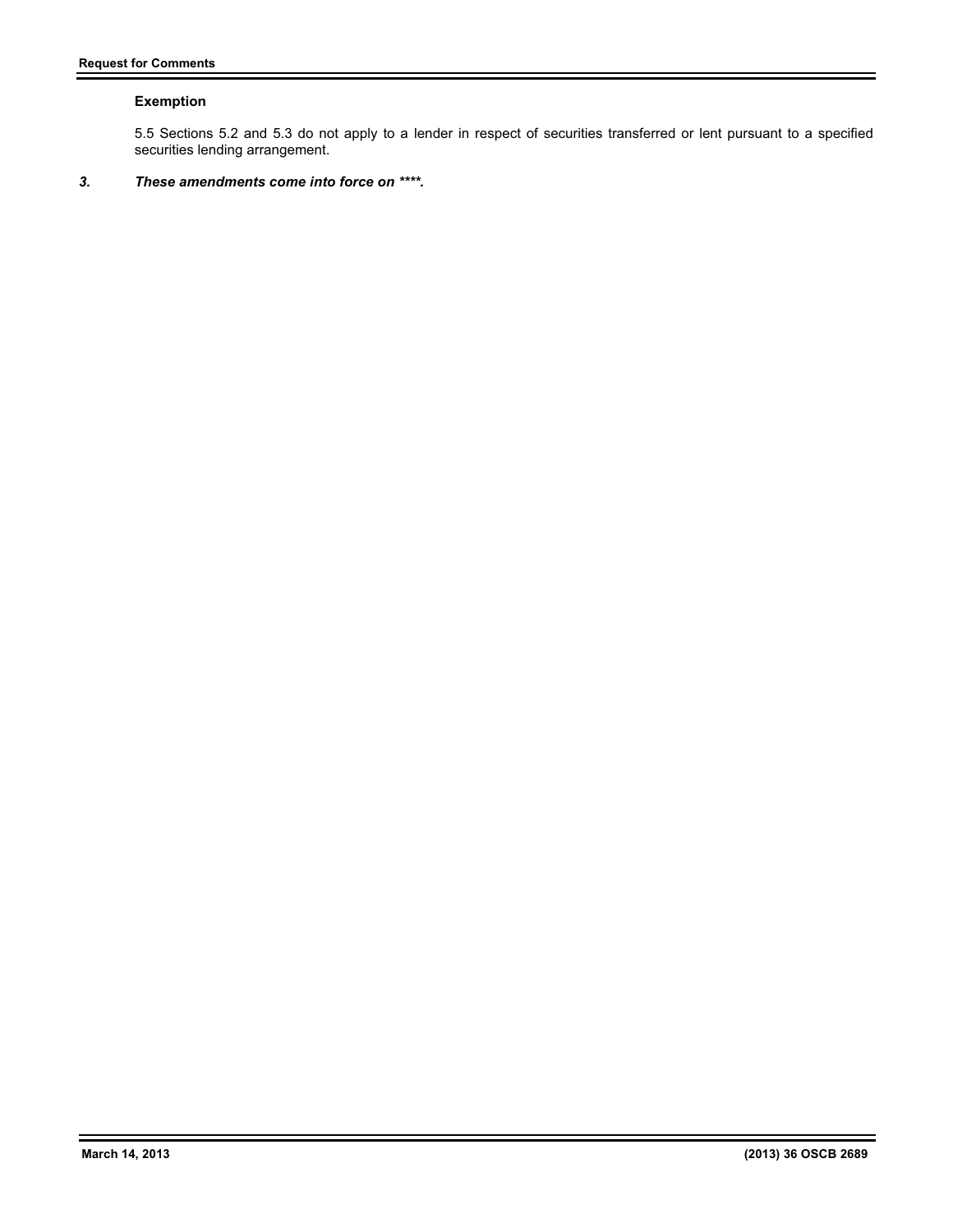# **ANNEX B**

# **PROPOSED CHANGES TO NATIONAL POLICY 62-203** *TAKE-OVER BIDS AND ISSUER BIDS*

### *1. National Policy 62-203 Take-Over Bids and Issuer Bids is changed by adding the following after Part 2:*

### PART 3 REPORTS AND ANNOUNCEMENT OF ACQUISITIONS

3.1 **Equity equivalent derivative** –The definition of "equity equivalent derivative" is intended to refer to an equity total return swap or substantially similar derivative which is referenced to or derived from a voting or equity security of an issuer, with an economic interest that is substantially equivalent to the economic interest associated with beneficial ownership of the security. Where an investor acquires an equity equivalent derivative, the investor would be required to include the securities referenced by the derivative when determining whether the investor has a disclosure obligation.

We would generally consider a derivative to substantially replicate the economic consequences of ownership of a specified number of reference securities if a dealer or other market participant that took a short position on the derivative could substantially hedge its obligations under the derivative by holding 90% or more of the specified number of reference securities.

An equity equivalent derivative would generally include only a cash-settled equity total return swap or substantially similar derivative. However, an equity equivalent derivative would not include partial-exposure derivatives. Partialexposure derivatives include cash-settled call options which only have upside exposure.

We remind market participants that the securities regulatory authorities retain public interest jurisdiction to respond to activities involving partial-exposure instruments that may be considered abusive.

3.2 **Securities lending arrangements** – Securities lending describes the market practice whereby securities are temporarily transferred from one party (the lender) to another party (the borrower) in return for a fee. As part of the lending agreement, the borrower is obliged to redeliver to the lender securities that are identical to the securities transferred or lent, either on demand or at the end of the loan term.

Securities lending arrangements transfer title of securities from the lender to the borrower for the duration of the loan. During this period, the borrower has full ownership rights and may re-sell the securities as well as vote them. Securities lending agreements between the lender and the borrower generally provide for payment to the lender of any economic benefits (for example, dividends) accruing to the securities while "on loan". Therefore, securities lending separates the economic interest in the securities which remains with the lender from the ownership and voting rights which are transferred to the borrower. If the lender wants to vote the loaned securities, it may have the right to recall equivalent securities from the borrower but will not be entitled to vote such securities unless and until they are recalled.

Accordingly, in securities lending arrangements, the lender disposes of its securities and the borrower acquires the securities for the duration of the loan. Consequently, the lender and the borrower should consider securities sold (lent) and acquired (borrowed) under securities lending arrangements in determining whether an early warning reporting obligation has been triggered.

Section 5.5 of the Instrument and section 7.3 of the Ontario Rule exempt the lender of securities under a securities lending arrangement from the early warning requirements if the securities are transferred or lent in a securities lending arrangement that meets the criteria of a specified securities lending arrangement. If the securities lending arrangement is not a specified securities lending arrangement then the early warning reporting requirements for dispositions of securities will apply to the disposition of securities by the lender under the securities lending arrangement.

The borrower will in all cases be subject to the requirements in Part 5 of the Instrument and section 102.1of the Ontario Act and Part 7 of the Ontario Rule, including if the securities are acquired by the borrower pursuant to a specified securities lending arrangement.

# *2. These changes become effective on \*\*\*\*.*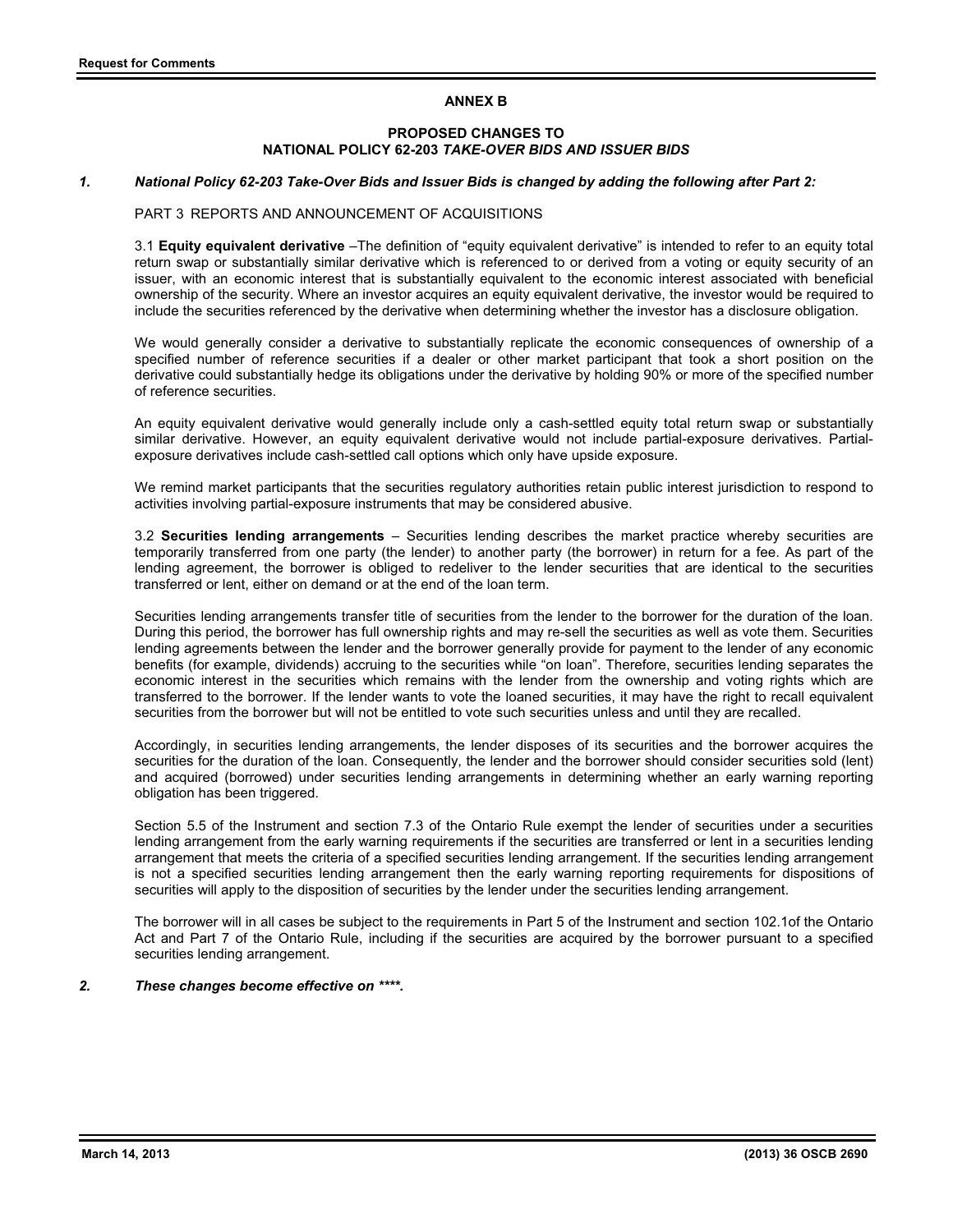# **ANNEX C**

#### **PROPOSED AMENDMENTS TO NATIONAL INSTRUMENT 62-103** *THE EARLY WARNING SYSTEM AND RELATED TAKE-OVER BID AND INSIDER REPORTING ISSUES*

*1. National Instrument 62-103 The Early Warning System and Related Take-Over Bid and Insider Reporting Issues is amended by this Instrument.* 

### *2. Section 1.1 is amended by:*

### *(a) adding the following definitions in alphabetical order:*

"acquiror" has the meaning ascribed to that term in Part 5 of MI 62-104 and, in Ontario, subsection 102 (1) of the *Securities Act* (Ontario);

"acquiror's securities" has the meaning ascribed to that term in Part 5 of MI 62-104 and, in Ontario, subsection 102 (1) of the *Securities Act* (Ontario);

"economic exposure" has the meaning ascribed to that term in NI 55-104;

"equity equivalent derivative" has the meaning ascribed to that term in Part 5 of MI 62-104 and, in Ontario, section  $\bullet$  of the *Securities Act* (Ontario);

"securities lending arrangement" has the meaning ascribed to that term in Part 5 of MI 62-104 and, in Ontario, Part 1 of OSC Rule 62-504 *Take-Over Bids and Issuer Bids*;

"specified securities lending arrangement" has the meaning ascribed to that term in Part 5 of MI 62-104 and, in Ontario, Part 1 of OSC Rule 62-504 *Take-Over Bids and Issuer Bids*;

- *(b) repealing the definition of "*acquisition announcement provisions*";*
- *(c) replacing "*offeror's*" with "*acquiror's*" in the definition of "*applicable definitions*";*
- *(d) amending the definition of "*applicable provisions*" by the following:* 
	- *(i) adding "*and*" after "*provisions,*" in paragraph (c);*
	- *(ii) replacing "*, and*" with "*;*" in paragraph (d);*
	- *(iii) deleting paragraph (e);*
- *(e) replacing the definition of "*early warning requirements*" with the following:*

"early warning requirements" means the requirements set out in section 5.2 of MI 62-104 and, in Ontario, subsections 102.1(1) and 101.1(2) of the *Securities Act* (Ontario);

#### *(f) replacing the definition of "*moratorium provisions*" with the following:*

"moratorium provisions" means the provisions set out in subsection 5.3(1) of MI 62-104 and, in Ontario, subsection 102.1(3) of the *Securities Act* (Ontario);

- (*g) deleting the definitions of "*offeror*" and "*offeror's securities*".*
- *3. Section 2.3 is repealed.*

### *4. Section 3.1 is replaced with the following:*

3.1 **Contents of News Release and Report** – (1) A news release and report required under the early warning requirements shall contain the information required by Form 62-103F1 *Required Disclosure under the Early Warning Requirements*.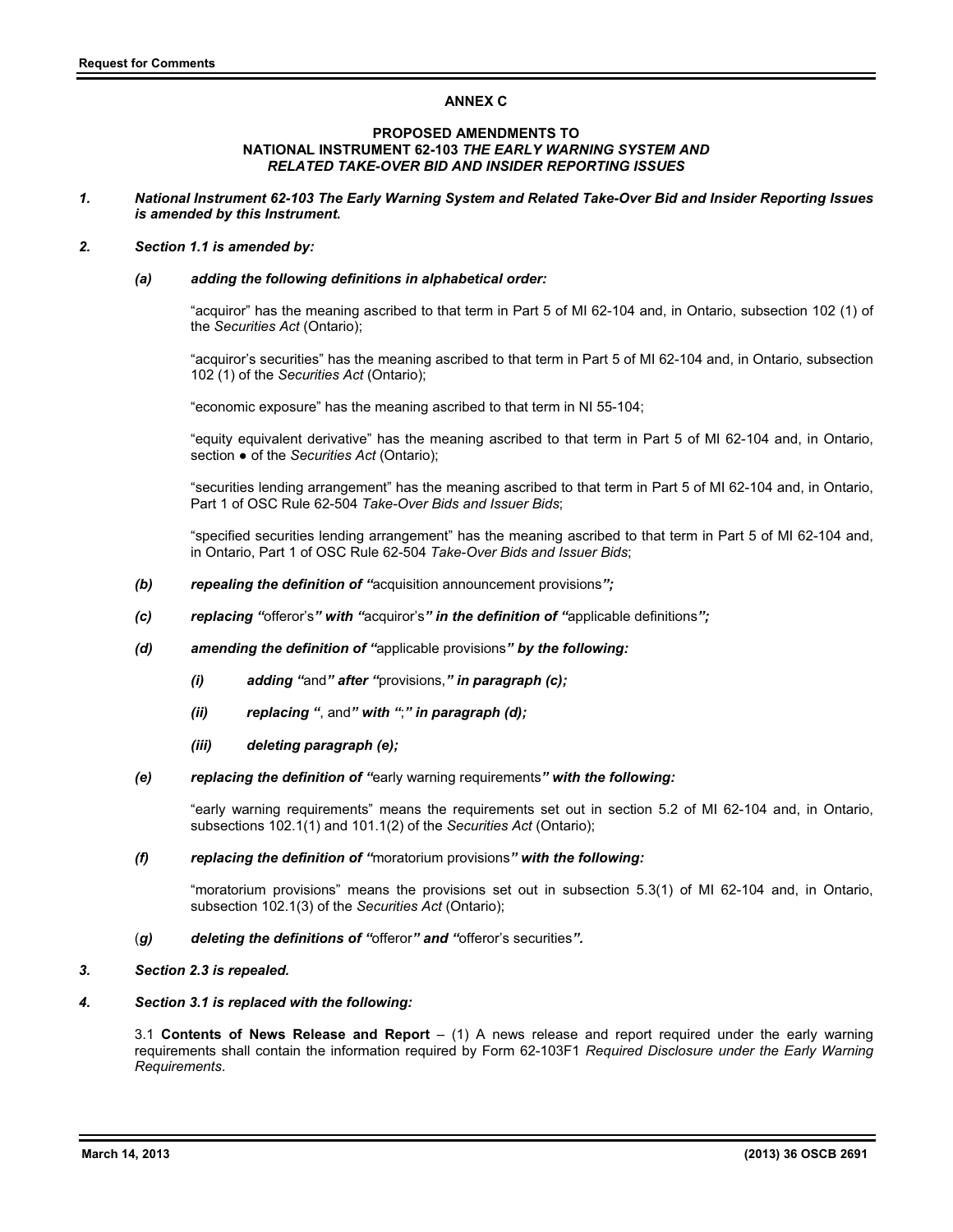(2) Despite subsection (1), the news release required under the early warning requirements may omit the information required by section 2.3, Item 6 and Item 9 of Form 62-103F1 *Required Disclosure under the Early Warning Requirements* if the news release indicates the name and telephone number of an individual to contact to obtain a copy of the report.

- *5. Section 3.2 is amended by :* 
	- *(a) replacing "*offeror*" with "*acquiror*" wherever it occurs;*
	- *(b) deleting "*and the acquisition announcement provisions*".*
- *6. Section 4.2 is amended by deleting "*or*" at the end of paragraph (a), by adding "*or*" at the end of paragraph (b) and by adding the following paragraph:* 
	- (c) solicits or intends to solicit proxies from security holders of a reporting issuer on matters relating to the election of directors of the reporting issuer or to a reorganization, amalgamation, merger, arrangement or similar corporate action involving the securities of the reporting issuer.
- *7. Subsection 4.3(2) is amended by replacing "*Appendix F*" with "*Form 62-103F2 *Required Disclosure by an Eligible Institutional Investor under Section 4.3".*
- *8. In the following provisions, "*10 percent*" is replaced with "*5 percent*":* 
	- (*a) paragraph 4.3(4)(b);*
	- *(b) section 4.4;*
	- *(c) section 4.5 wherever it occurs.*
- *9. Subsection 4.7(1) is amended by replacing "*Appendix G*" with "*Form 62-103F3 *Required Disclosure by an Eligible Institutional Investor under Part 4".*
- *10. Section 5.1 is amended by replacing "*offeror*" with "*acquiror*" in paragraph (b).*
- *11. Section 8.2 is amended by:* 
	- *(a) deleting "*(1)*";*
	- *(b) replacing in paragraph (b) "*10 percent*" with "*5 percent*".*
- *12. Section 9.1 is amended by deleting "*(3),*" in subsection (1) and by repealing subsection (3).*
- *13. Appendix E is replaced with the following:*

# **Form 62-103F1 REQUIRED DISCLOSURE UNDER THE EARLY WARNING REQUIREMENTS**

State if the report is filed to amend information disclosed in an earlier report. Indicate the date of the report that is being amended.

### **Item 1 – Security and Issuer**

1.1 State the title of the class of securities to which this report relates and the name and address of the principal office of the issuer of the securities.

1.2 State the name of the market in which the transaction or occurrence that triggered the requirement to file this report took place.

### **Item 2 – Identity of the Acquiror**

2.1 State the name and address of the acquiror.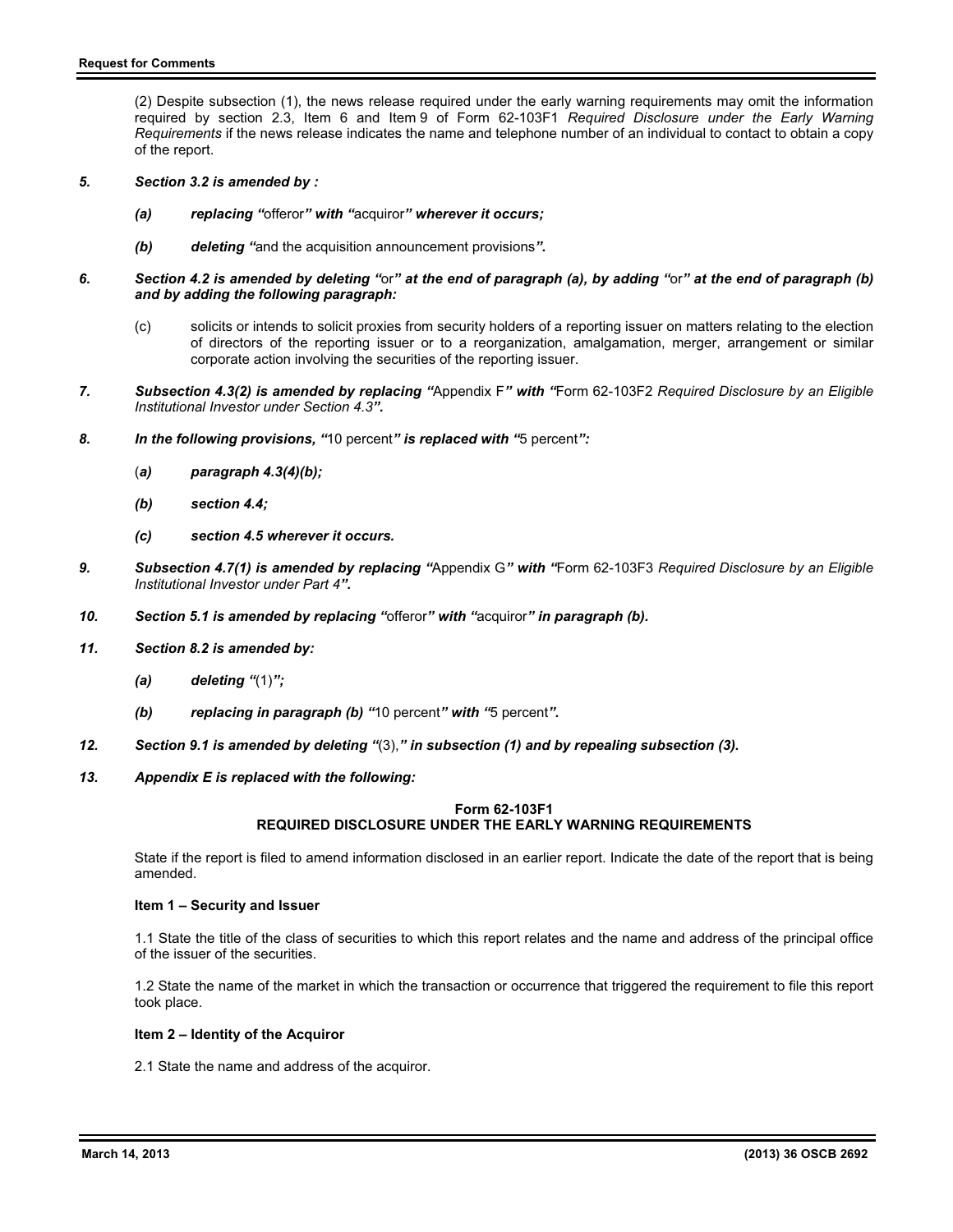2.2 State the date of the transaction or occurrence that triggered the requirement to file this report and briefly describe the transaction or occurrence.

2.3 State the names of any joint actors.

*INSTRUCTION:*

*If the acquiror is an individual, provide the name, address and present principal occupation or employment of the individual and the name, principal business and address of any person or company that employs the individual.* 

*If the acquiror is a corporation, general partnership, limited partnership, syndicate or other group of persons, provide its name, the address of its principal office, its jurisdiction of incorporation or organization, and its principal business.* 

#### **Item 3 – Interest in Securities of the Issuer**

3.1 State the designation and number or principal amount of securities acquired or disposed that triggered the requirement to file the report and the change in the acquiror's securityholding percentage in the class of securities.

3.2 State whether it was ownership or control that was acquired, including control that is deemed to exist under the law.

3.3 If the transaction involved an equity equivalent derivative, state the actual or notional number or principal amount of the underlying securities.

3.4 If the transaction involved a securities lending arrangement, disclose that fact.

3.5 State the designation and number or principal amount of securities and the acquiror's securityholding percentage in the class of securities immediately before and after the transaction or occurrence that triggered the requirement to file this report.

3.6 State the designation and number or principal amount of securities and the percentage of outstanding securities of the class of securities over which

- (a) the acquiror, either alone or together with any joint actors, has ownership and control;
- (b) the acquiror, either alone or together with any joint actors, has ownership but control is held by persons or companies other than the acquiror or any joint actor;
- (c) the acquiror, either alone or together with any joint actors, has exclusive or shared control but does not have ownership; and
- (d) the acquiror, either alone or together with joint actors, is deemed to have control.

3.7 If the acquiror or any of its joint actors has an interest in, or right or obligation associated with, a related financial instrument involving a security of the class of securities in respect of which disclosure is required under this item, including a related financial instrument that is an equity equivalent derivative, provide all of the following disclosure:

- (a) describe the material terms of the agreement, arrangement or understanding that involves an equity equivalent derivative,
- (b) disclose any other related financial instrument and its impact on the acquiror's securityholdings.

3.8 Disclose the existence and the material terms of any securities lending arrangement including the duration of the arrangement and details of the recall provisions.

3.9 If the acquiror has transferred or lent securities pursuant to a specified securities lending arrangement, and that arrangement is still in effect, disclose the existence and the material terms of the arrangement including the duration of the arrangement and the details of the recall provisions.

3.10 Disclose any transaction that had the effect of altering, directly or indirectly, the acquiror's economic exposure to the issuer.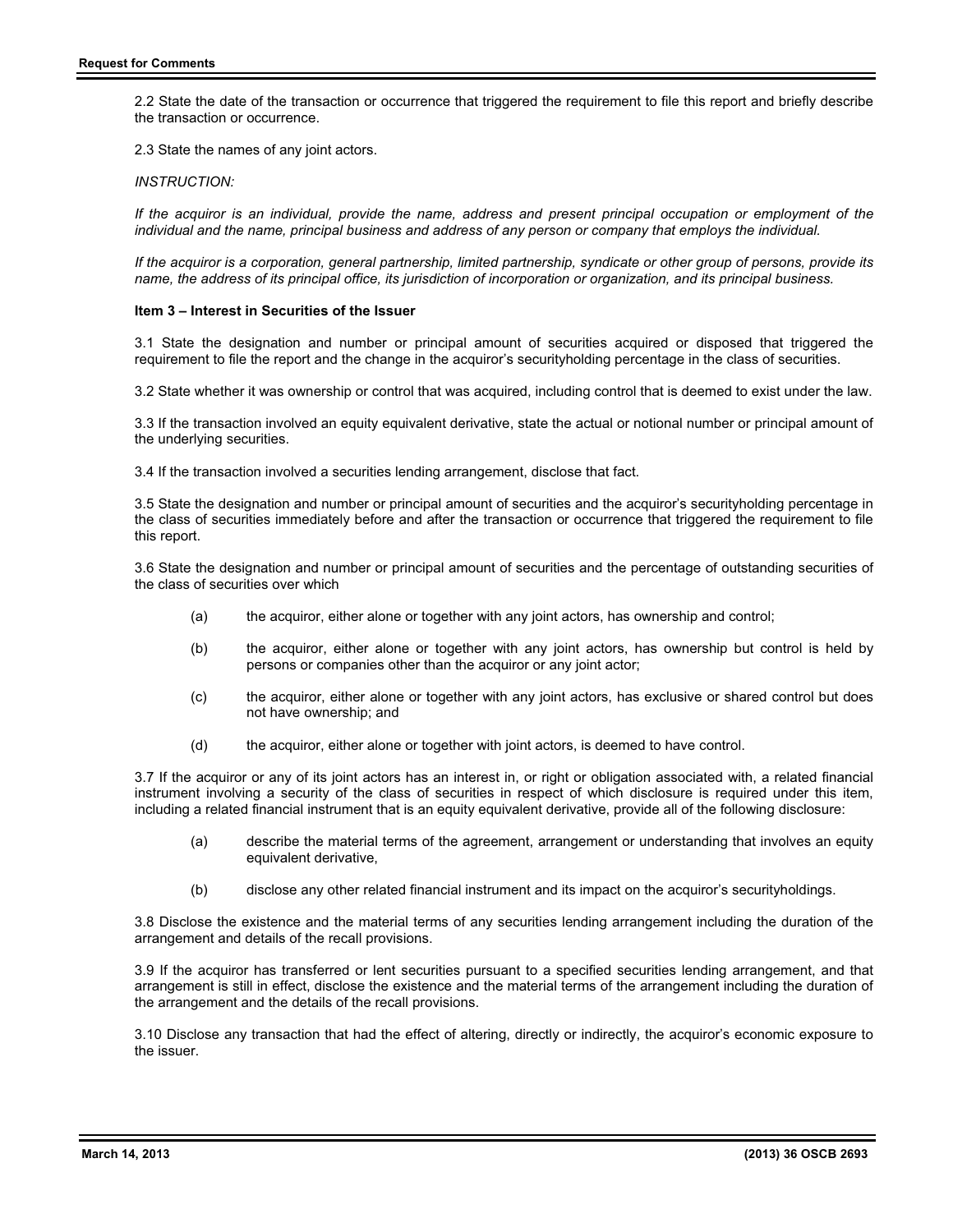### *INSTRUCTIONS*

*(i) If the acquiror or any of its joint actors has acquired ownership of, or control or direction over, an equity equivalent derivative, the acquiror or joint actor is deemed to control or direct the related security of the issuer pursuant to*  subsection 5.1(4) of MI 62-104 and section ● of the Securities Act (Ontario). Therefore, the acquiror and joint actor *must disclose "as a distinct item" information in this report (including the number of securities and the securityholding percentage in the securities of the issuer as prescribed by this Item) as if the acquiror or joint actor directly owned or controlled the securities of the issuer to which the equity equivalent derivative relates.* 

*(ii)* "Related financial instrument" has the meaning ascribed to that term in NI 55-104. It is intended to capture *disclosure of transactions or agreements where the economic interest related to a security beneficially owned or controlled has been altered.* 

*(iii) For the purposes of Items 3.7(a), 3.8 and 3.9, a material term of an agreement, arrangement or understanding that*  involves an equity equivalent derivative, or a securities lending arrangement, would generally not include the identity of *the counterparty.*

## **Item 4 – Consideration Paid**

4.1 State the value, in Canadian dollars, of any consideration paid or received per security and in total. Indicate whether the consideration paid or received represents a premium to the market price and, if applicable, the percentage.

4.2 In the case of a transaction or occurrence that did not take place on a stock exchange or other market that represents a published market for the securities, including an issuance from treasury, disclose the nature and value, in Canadian dollars, of the consideration paid or received by the acquiror.

4.3 If the securities were acquired or disposed of other than by purchase or sale, describe the method of acquisition or disposition.

#### **Item 5 – Purpose of the Transaction**

State the purpose or purposes of the acquiror and any joint actors for the acquisition or disposition of securities of the reporting issuer. Describe any plans or future intentions which the acquiror and any joint actors may have which relate to or would result in any of the following:

- (a) the acquisition by any person of additional securities of the reporting issuer, or the disposition of securities of the reporting issuer;
- (b) an extraordinary corporate transaction, such as a merger, reorganization or liquidation, involving the reporting issuer or any of its subsidiaries;
- (c) a sale or transfer of a material amount of assets of the reporting issuer or any of its subsidiaries;
- (d) any change in the present board of directors or management of the reporting issuer, including any plans or intentions to change the number or term of directors or to fill any existing vacancies on the board;
- (e) any material change in the present capitalization or dividend policy of the reporting issuer;
- (f) any other material change in the reporting issuer's business or corporate structure;
- (g) changes in the reporting issuer's charter, bylaws or similar instruments or other actions which may impede the acquisition of control of the reporting issuer by any person or company;
- (h) a class of securities of the reporting issuer to be delisted from or to cease to be authorized to be quoted on a marketplace;
- (i) the issuer to cease to be a reporting issuer in any jurisdiction;
- (j) any intention to solicit proxies from securityholders;
- (k) any action similar to any of those enumerated above.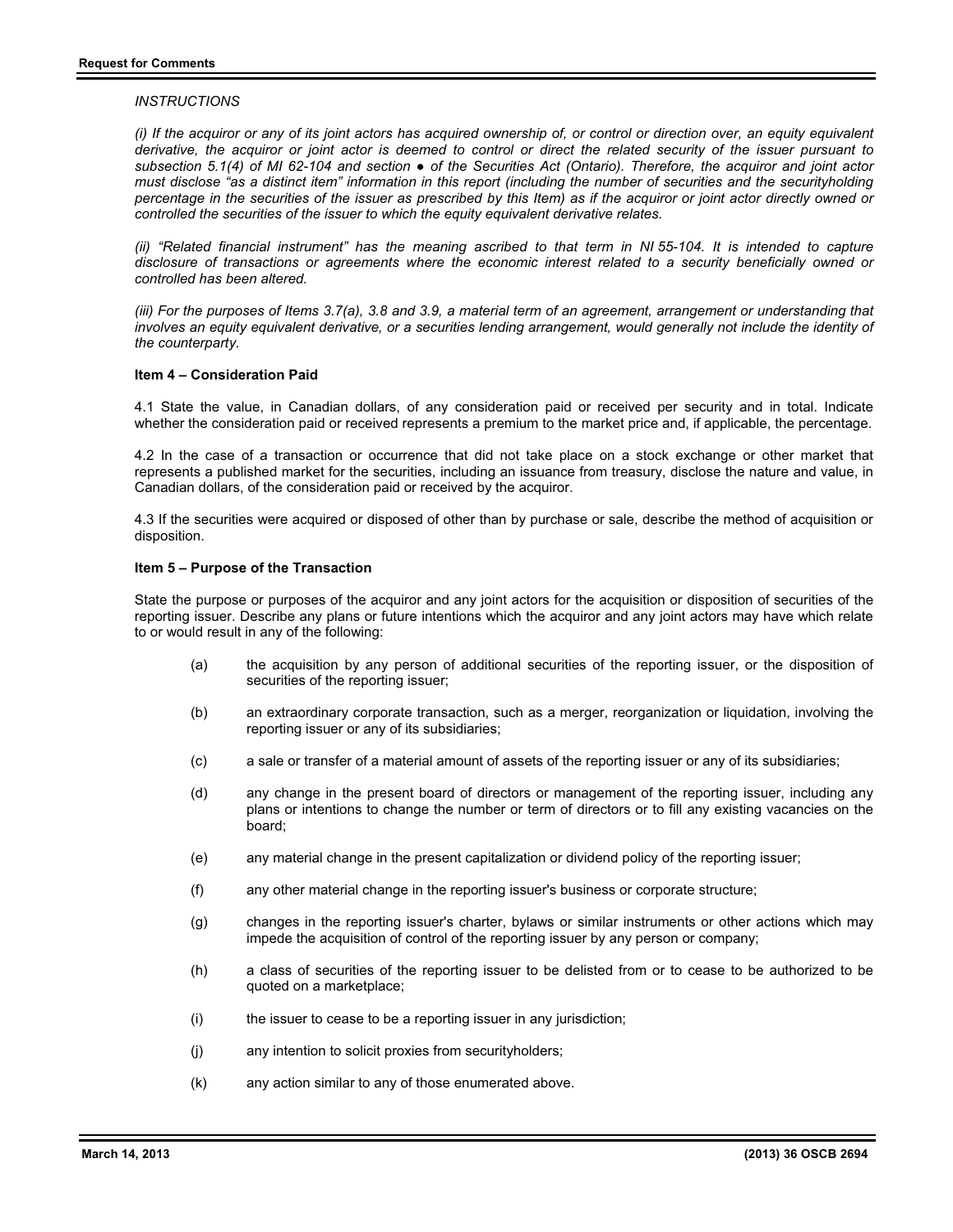#### **Item 6 – Contracts, Agreements, Commitments or Understandings With Respect to Securities of the Issuer**

Describe any contracts, agreements, commitments or understandings between the acquiror and a joint actor and among such persons and any person with respect to any securities of the issuer, including but not limited to transfer or voting of any of the securities, finder's fees, joint ventures, loan or option arrangements, guarantees of profits, division of profits or loss, or the giving or withholding of proxies, naming the persons with whom such contracts, agreements, commitments or understandings have been entered into. Include information for any of the securities that are pledged or otherwise subject to a contingency the occurrence of which would give another person voting power or investment power over such securities, except that disclosure of standard default and similar provisions contained in loan agreements need not be included.

## *INSTRUCTION*

*Contracts, agreements, commitments or understandings that are described under Item 3 do not have to be disclosed under this item.* 

#### **Item 7 – Change in material fact**

If applicable, describe the change in a material fact set out in a previous report filed by the acquiror in respect of the reporting issuer's securities.

#### **Item 8 – Exemption**

If the acquiror relies on an exemption from requirements in securities legislation applicable to formal bids for the transaction, state the exemption being relied on and describe the facts supporting that reliance.

#### **Item 9 – Certification**

The acquiror must certify that the information is true and complete in every respect. In the case of an agent, the certification is based on the agent's best knowledge, information and belief but the acquiror is still responsible for ensuring that the information filed by the agent is true and complete.

This report must be signed by each person on whose behalf the report is filed or his authorized representative.

It is an offence to submit information that, in a material respect and at the time and in the light of the circumstances in which it is submitted, is misleading or untrue.

#### **Certificate**

The certificate must state the following:

 $\overline{\phantom{a}}$  , and the set of the set of the set of the set of the set of the set of the set of the set of the set of the set of the set of the set of the set of the set of the set of the set of the set of the set of the s

I, as the acquiror, certify, or I, as the agent filing the report on behalf of an acquiror, certify to the best of my knowledge, information and belief, that the statements made in this report are true and complete in every respect.

**Date** 

 $\overline{\phantom{a}}$  , and the set of the set of the set of the set of the set of the set of the set of the set of the set of the set of the set of the set of the set of the set of the set of the set of the set of the set of the s **Signature** 

\_\_\_\_\_\_\_\_\_\_\_\_\_\_\_\_\_\_\_\_\_\_\_\_\_\_\_\_\_\_\_ Name/Title

*14. Appendix F is replaced with the following:* 

# **Form 62-103F2**

# **REQUIRED DISCLOSURE BY AN ELIGIBLE INSTITUTIONAL INVESTOR UNDER SECTION 4.3**

#### **Item 1 – Security and Issuer**

1.1 State the title of the class of securities to which this report relates and the name and address of the principal office of the issuer of such securities.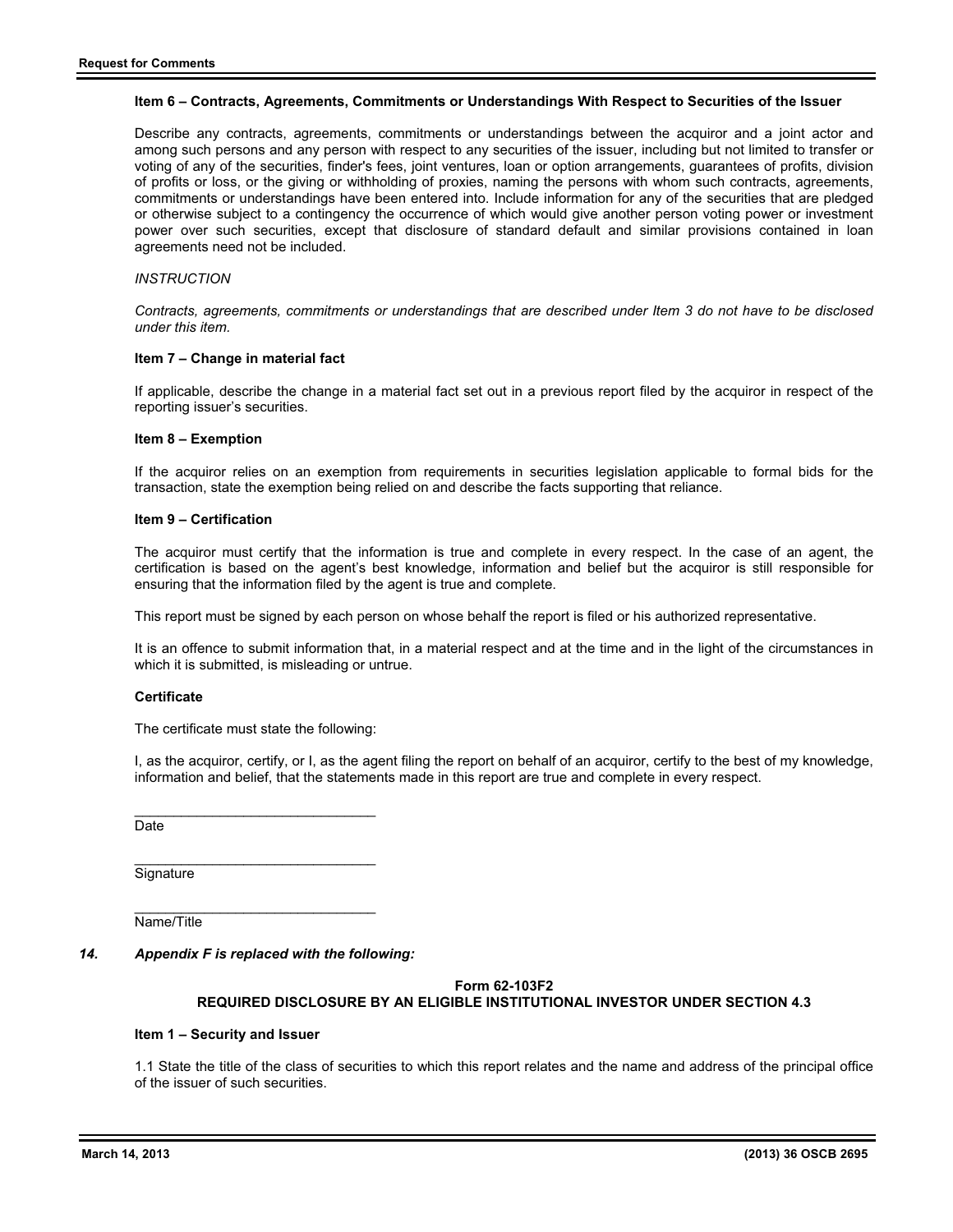1.2 State the name of the market in which the transaction or occurrence that that triggered the requirement to file this report took place.

### **Item 2 – Identity of Eligible Institutional Investor**

2.1 State the name and address of the eligible institutional investor.

2.2 State the date of the transaction or occurrence that triggered the requirement to file this report and briefly describe the transaction or occurrence.

2.3 State that the eligible institutional investor is ceasing to file reports under Part 4 for the reporting issuer.

2.4 Disclose the reasons for doing so.

2.5 State the names of any joint actors.

# **Item 3 – Interest in Securities of the Issuer**

3.1 State the designation and number or principal amount of securities and the eligible institutional investor's securityholding percentage in the class of securities immediately before and after the transaction or occurrence that triggered the requirement to file this report.

3.2 State whether it was ownership or control that was acquired, including control that is deemed to exist under the law.

3.3 If the transaction involved an equity equivalent derivative, state the actual or notional number or principal amount of the underlying securities.

3.4 If the transaction involved a securities lending arrangement, disclose that fact.

3.5 State the designation and number or principal amount of securities and the percentage of outstanding securities of the class of securities over which

- (a) the eligible institutional investor, either alone or together with any joint actors, has ownership and control;
- (b) the eligible institutional investor, either alone or together with any joint actors, has ownership but control is held by persons or companies other than the eligible institutional investor or any joint actor;
- (c) the eligible institutional investor, either alone or together with any joint actors, has exclusive or shared control but does not have ownership; and
- (d) the eligible institutional investor, either alone or together with joint actors, is deemed to have control.

3.6 If the eligible institutional investor or any of its joint actors has an interest in, or right or obligation associated with, a related financial instrument involving a security of the class of securities in respect of which disclosure is required under this item, including a related financial instrument that is an equity equivalent derivative, provide all of the following disclosure:

- (a) describe the material terms of the agreement, arrangement or understanding that involves an equity equivalent derivative;
- (b) disclose any other related financial instrument and its impact on the eligible institutional investor's securityholdings.

3.7 Disclose the existence and the material terms of the securities lending arrangement including the term of the arrangement and the recall provisions.

3.8 If the eligible institutional investor has transferred or lent securities pursuant to a specified securities lending arrangement still in effect, disclose the existence and the material terms of the arrangement including the term of the arrangement and the recall provisions.

3.9 Disclose any transaction that has the effect of altering, directly or indirectly, the eligible institutional investor's economic exposure to the issuer.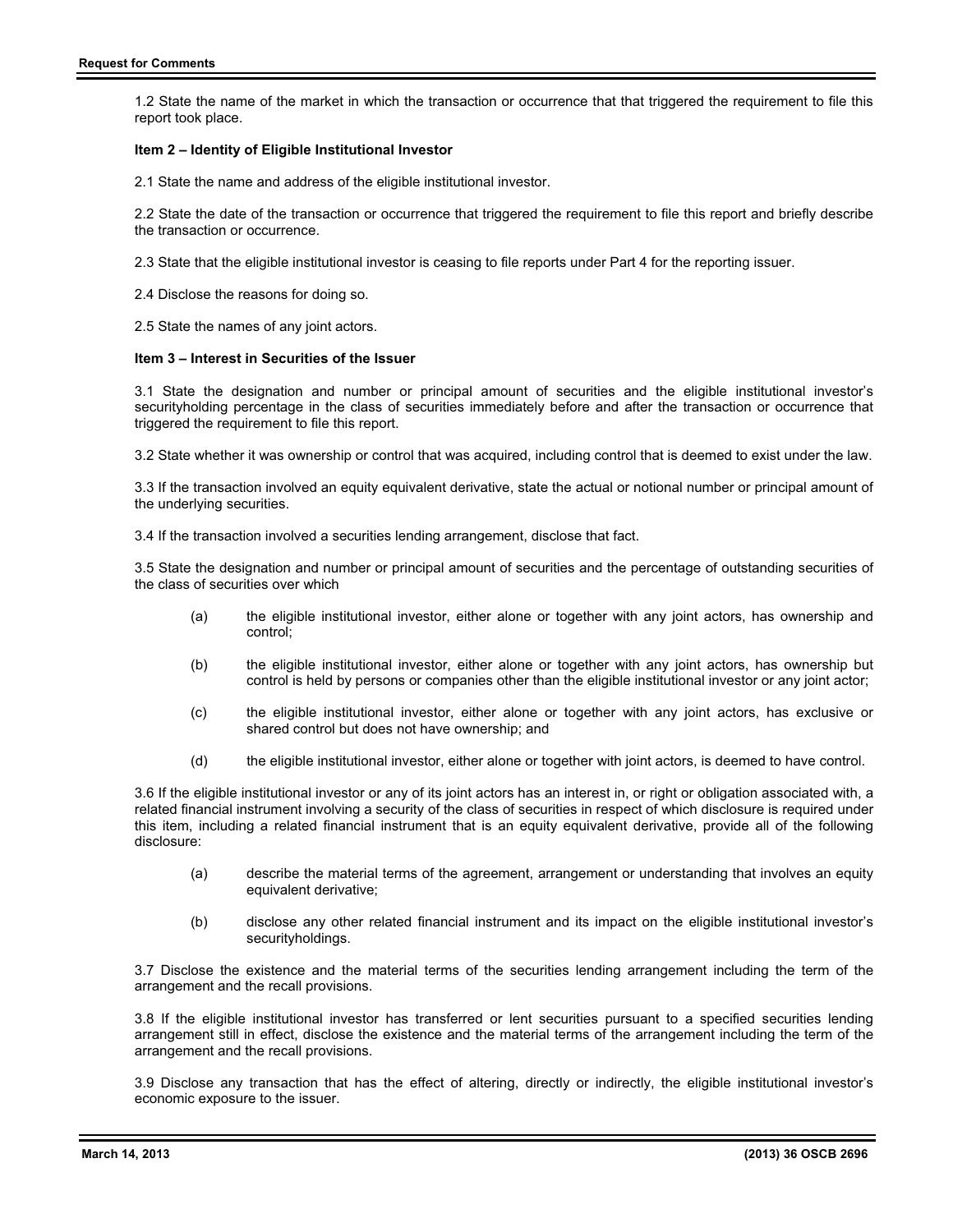### *INSTRUCTIONS*

*(i) If the eligible institutional investor or any of its joint actors has acquired ownership of, or control or direction over, an equity equivalent derivative, the eligible institutional investor or joint actor is deemed to control or direct the related*  security of the issuer pursuant to subsection 5.1(4) of MI 62-104 and section • of the Securities Act (Ontario). *Therefore, the eligible institutional investor and joint actor must disclose "as a distinct item" information in this report (including the number of securities and the securityholding percentage in the securities of the issuer as prescribed by this Item) as if the eligible institutional investor or joint actor directly owned or controlled the securities of the issuer to which the equity equivalent derivative relates.* 

*(ii)* "Related financial instrument" has the meaning ascribed to that term in NI 55-104. It is intended to capture *disclosure of transactions or agreements where the economic interest related to a security beneficially owned or controlled has been altered.* 

*(iii) For the purposes of Items 3.6(a), 3.7 and 3.8, a material term of an agreement, arrangement or understanding that involves an equity equivalent derivative, or a securities lending arrangement, would generally not include the identity of the counterparty.* 

#### **Item 4 – Consideration Paid**

4.1 State the value, in Canadian dollars, of any consideration paid or received per security and in total. Indicate whether the consideration paid or received represents a premium to the market price and, if applicable, the percentage.

4.2 In the case of a transaction or occurrence that did not take place on a stock exchange or other market that represents a published market for the securities, including an issuance from treasury, disclose the nature and value, in Canadian dollars, of the consideration paid or received by the eligible institutional investor.

4.3 If the securities were acquired or disposed of other than by purchase or sale, describe the method of acquisition or disposition.

#### **Item 5 – Purpose of the Transaction**

State the purpose or purposes of the eligible institutional investor and any joint actors for the acquisition or disposition of securities of the reporting issuer. Describe any plans or future intentions which the eligible institutional investor and any joint actors may have which relate to or would result in any of the following:

- (a) the acquisition by any person of additional securities of the reporting issuer, or the disposition of securities of the reporting issuer;
- (b) an extraordinary corporate transaction, such as a merger, reorganization or liquidation, involving the reporting issuer or any of its subsidiaries;
- (c) a sale or transfer of a material amount of assets of the reporting issuer or any of its subsidiaries;
- (d) any change in the present board of directors or management of the reporting issuer, including any plans or intentions to change the number or term of directors or to fill any existing vacancies on the board;
- (e) any material change in the present capitalization or dividend policy of the reporting issuer;
- (f) any other material change in the reporting issuer's business or corporate structure;
- (g) changes in the reporting issuer's charter, bylaws or similar instruments or other actions which may impede the acquisition of control of the reporting issuer by any person;
- (h) a class of securities of the reporting issuer to be delisted from or to cease to be authorized to be quoted on a marketplace;
- (i) the issuer to cease to be a reporting issuer in any jurisdiction;
- (j) any intention to solicit proxies from securityholders;
- (k) any action similar to any of those enumerated above.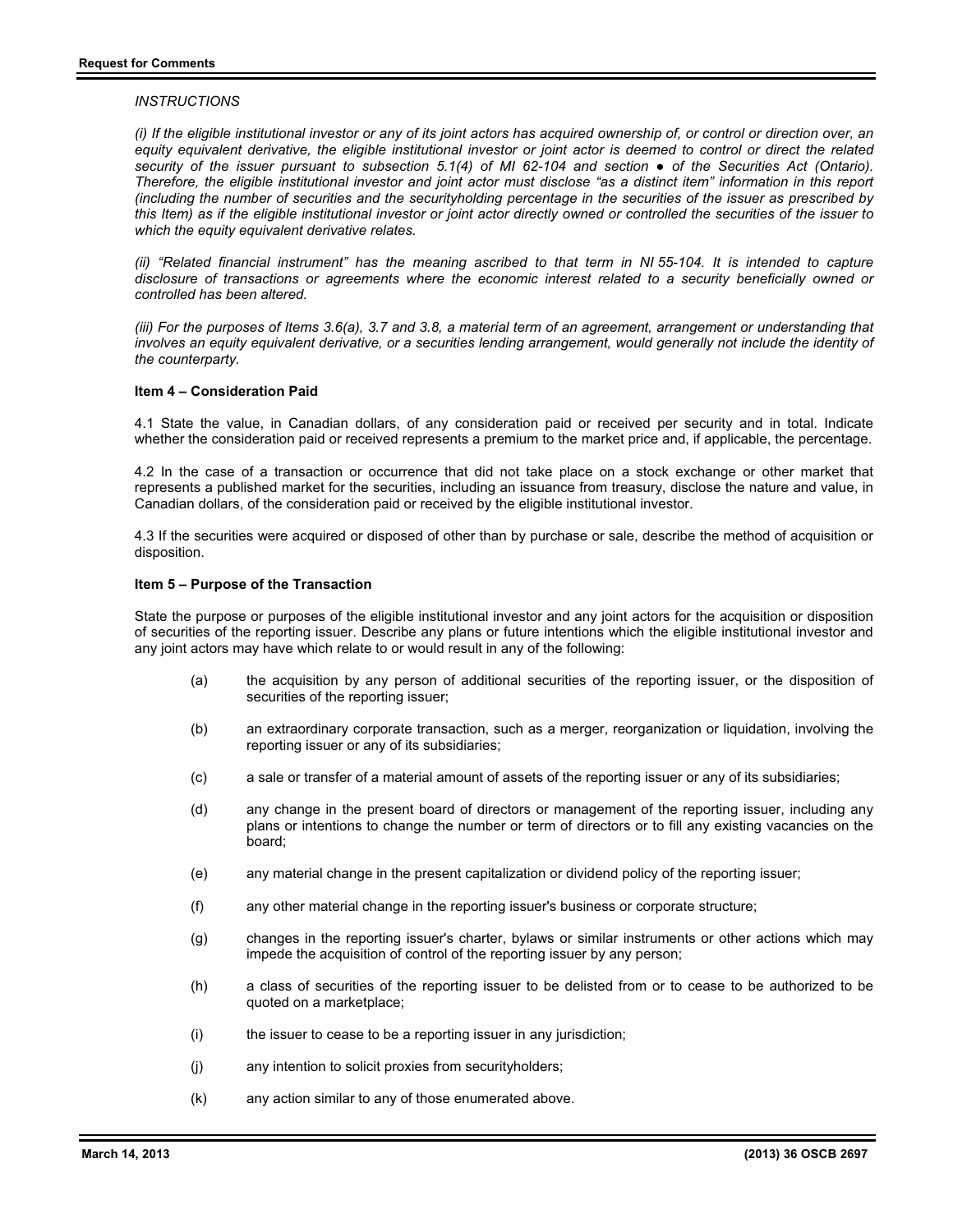### **Item 6 – Contracts, Agreements, Commitments or Understandings With Respect to Securities of the Issue**

Describe any contracts, agreements, commitments or understandings between the eligible institutional investor and a joint actor and among such persons and any person with respect to any securities of the issuer, including but not limited to transfer or voting of any of the securities, finder's fees, joint ventures, loan or option arrangements, guarantees of profits, division of profits or loss, or the giving or withholding of proxies, naming the persons with whom such contracts, agreements, commitments or understandings have been entered into. Include such information for any of the securities that are pledged or otherwise subject to a contingency the occurrence of which would give another person voting power or investment power over such securities, except that disclosure of standard default and similar provisions contained in loan agreements need not be included.

## *INSTRUCTION*

*Contracts, agreements, commitments or understandings that are described under Item 3 do not have to be disclosed under this item.* 

#### **Item 7 – Change in material fact**

If applicable, describe the change in a material fact set out in a previous report filed by the eligible institutional investor in respect of the reporting issuer's securities.

### **Item 8 – Exemption**

If the eligible institutional investor relies on an exemption from the requirement in securities legislation applicable to formal bids for the transaction, state the exemption being relied on and describe the facts supporting that reliance.

#### **Item 9 – Certification**

The eligible institutional investor must certify that the information is true and complete in every respect. In the case of an agent, the certification is based on the agent's best knowledge, information and belief but the eligible institutional investor is still responsible for ensuring that the information filed by the agent is true and complete.

This report must be signed by each person on whose behalf the report is filed or his authorized representative.

It is an offence to submit information that, in a material respect and at the time and in the light of the circumstances in which it is submitted, is misleading or untrue.

# **Certificate**

The certificate must state the following:

 $\overline{\phantom{a}}$  , and the set of the set of the set of the set of the set of the set of the set of the set of the set of the set of the set of the set of the set of the set of the set of the set of the set of the set of the s

I, as the eligible institutional investor, certify, or I, as the agent filing the report on behalf of the eligible institutional investor, certify to the best of my knowledge, information and belief, that the statements made in this report are true and complete in every respect.

\_\_\_\_\_\_\_\_\_\_\_\_\_\_\_\_\_\_\_\_\_\_\_\_\_\_\_\_\_\_\_ Date

**Signature** 

 $\overline{\phantom{a}}$  , and the set of the set of the set of the set of the set of the set of the set of the set of the set of the set of the set of the set of the set of the set of the set of the set of the set of the set of the s Name/Title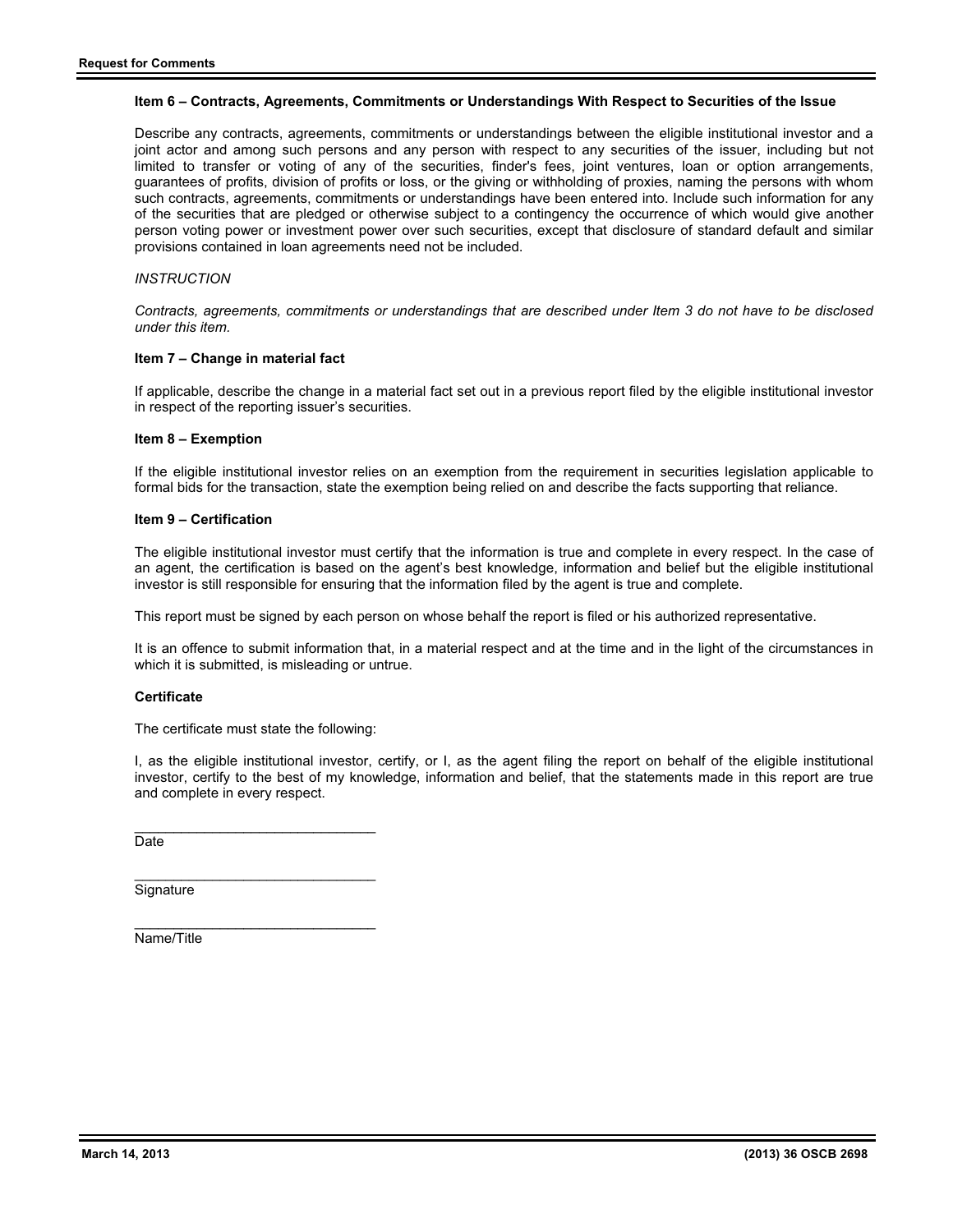## *15. Appendix G is replaced with the following:*

### **Form 62-103F3**

# **REQUIRED DISCLOSURE BY AN ELIGIBLE INSTITUTIONAL INVESTOR UNDER PART 4**

State if the report is filed to amend information disclosed in an earlier report. Indicate the date of the report that is being amended.

#### **Item 1 – Security and Issuer**

1.1 State the title of the class of securities to which this report relates and the name and address of the principal office of the issuer of such securities.

1.2 State the name of the market in which the transaction or occurrence that triggered the requirement to file this report took place.

#### **Item 2 – Identity of the Eligible Institutional Investor**

2.1 State the name and address of the eligible institutional investor.

2.2 State the date of the transaction or occurrence that triggered the requirement to file this report and briefly describe the transaction or occurrence.

2.3 State the name of any joint actors.

2.4 State that the eligible institutional investor is eligible to file reports under Part 4 in respect of the reporting issuer.

#### **Item 3 Interest in Securities of the Issuer**

3.1 State the designation and the net increase or decrease in the number or principal amount of securities, and in the eligible institutional investor's securityholding percentage in the class of securities, since the last report filed by the eligible institutional investor under Part 4 or the early warning requirements.

3.2 State the designation and number or principal amount of securities and the eligible institutional investor's securityholding percentage in the class of securities at the end of the month for which the report is made.

3.3 If a transaction involved an equity equivalent derivative, state the actual or notional number or principal amount of underlying securities.

3.4 If a transaction involved a securities lending arrangement, disclose that fact.

3.5 State the designation and number or principal amount of securities and the percentage of outstanding securities of the class of securities over which

- (a) the eligible institutional investor, either alone or together with any joint actors, has ownership and control;
- (b) the eligible institutional investor, either alone or together with any joint actors, has ownership but control is held by persons or companies other than the eligible institutional investor or any joint actor;
- (c) the eligible institutional investor, either alone or together with any joint actors, has exclusive or shared control but does not have ownership; and
- (d) the eligible institutional investor, either alone or together with joint actors, is deemed to have control.

3.6 If the eligible institutional investor or any of its joint actors has an interest in, or right or obligation associated with, a related financial instrument involving a security of the class of securities in respect of which disclosure is required under this item, including a related financial instrument that is an equity equivalent derivative, provide all of the following disclosure:

(a) describe the material terms of the agreement, arrangement or understanding that involves an equity equivalent derivative;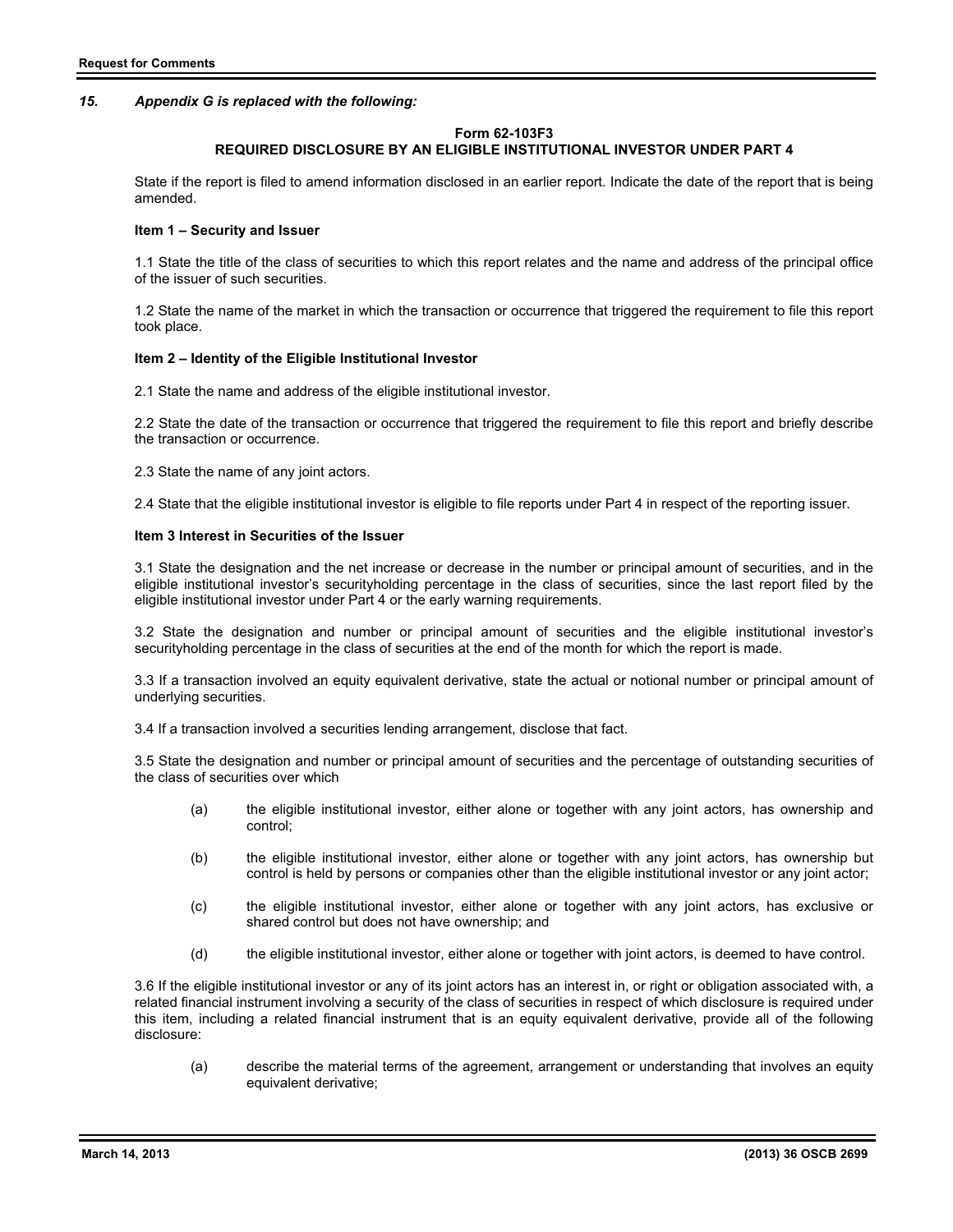(b) disclose any other related financial instrument and its impact on the eligible institutional investor's securityholdings.

3.7 Disclose the existence and the material terms of the securities lending arrangement including the term of the arrangement and the recall provisions.

3.8 If the eligible institutional investor has transferred or lent securities pursuant to a specified securities lending arrangement still in effect, disclose the existence and the material terms of the arrangement including the term of the arrangement and the recall provisions.

3.9 Disclose any transaction that has the effect of altering, directly or indirectly, the eligible institutional investor's economic exposure to the issuer.

### *INSTRUCTIONS*

*(i) If the eligible institutional investor or any of its joint actors has acquired ownership of, or control or direction over, an equity equivalent derivative, the eligible institutional investor or joint actor is deemed to control or direct the related*  security of the issuer pursuant to subsection 5.1(4) of MI 62-104 and section • of the Securities Act (Ontario). *Therefore, the eligible institutional investor and joint actor must disclose "as a distinct item" information in this report (including the number of securities and the securityholding percentage in the securities of the issuer as prescribed by this Item) as if the eligible institutional investor or joint actor directly owned or controlled the securities of the issuer to which the equity equivalent derivative relates.* 

*(ii)* "Related financial instrument" has the meaning ascribed to that term in NI 55-104. It is intended to capture *disclosure of transactions or agreements where the economic interest related to a security beneficially owned or controlled has been altered.* 

*(iii)* An eligible institutional investor may omit the securityholding percentage from a report if the change in percentage *is less than 1% of the class.* 

*(iv) For the purposes of Item 3.6(a), 3.7 and 3.8, a material term of an agreement, arrangement or understanding that*  involves an equity equivalent derivative, or a securities lending arrangement, would generally not include the identity of *the counterparty.* 

#### **Item 4 – Purpose of the Transaction**

State the purpose or purposes of the eligible institutional investor and any joint actors for the acquisition or disposition of securities of the reporting issuer. Describe any plans or future intentions which the eligible institutional investor and any joint actors may have which relate to or would result in any of the following:

- (a) the acquisition by any person of additional securities of the reporting issuer, or the disposition of securities of the issuer;
- (b) a sale or transfer of a material amount of assets of the reporting issuer or any of its subsidiaries;
- (c) any change in the present board of directors or management of the reporting issuer, including any plans or intentions to change the number or term of directors or to fill any existing vacancies on the board;
- (d) any material change in the present capitalization or dividend policy of the reporting issuer;
- (e) any other material change in the reporting issuer's business or corporate structure;
- (f) changes in the reporting issuer's charter, bylaws or similar instruments or other actions which may impede the acquisition of control of the issuer by any person;
- (g) a class of securities of the reporting issuer to be delisted from or to cease to be authorized to be quoted on a marketplace;
- (h) the issuer to cease to be a reporting issuer in any jurisdiction;
- (i) any action similar to any of those enumerated above.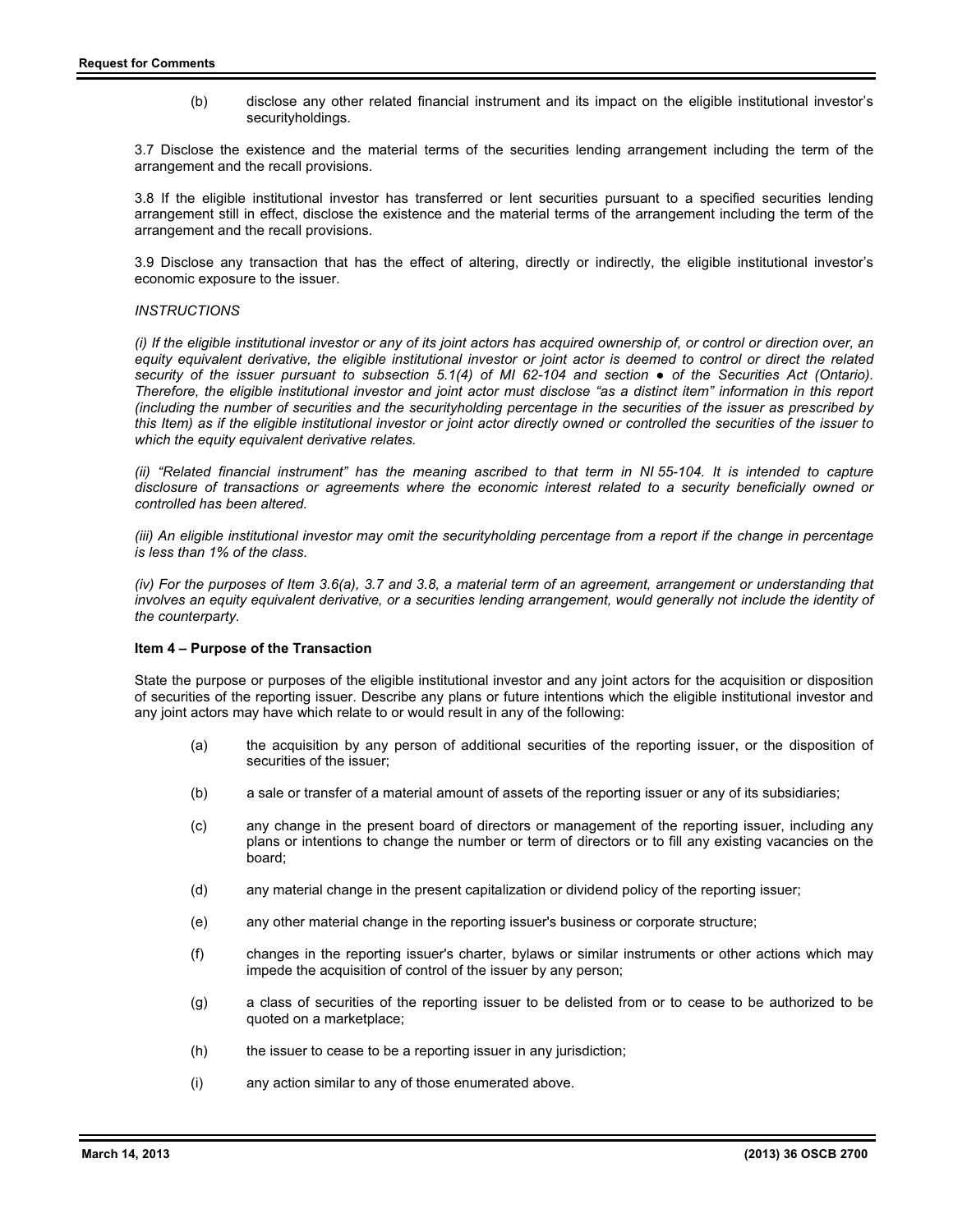### **Item 5 – Contracts, Agreements, Commitments or Understandings With Respect to Securities of the Issue**

Describe any contracts, agreements, commitments or understandings between the eligible institutional investor and a joint actor and among such persons and any person with respect to any securities of the issuer, including but not limited to transfer or voting of any of the securities, finder's fees, joint ventures, loan or option arrangements, puts or calls, guarantees of profits, division of profits or loss, or the giving or withholding of proxies, naming the persons with whom such contracts, agreements, commitments or understandings have been entered into. Include such information for any of the securities that are pledged or otherwise subject to a contingency the occurrence of which would give another person voting power or investment power over such securities except that disclosure of standard default and similar provisions contained in loan agreements need not be included.

# *INSTRUCTION*

*Contracts, agreements, commitments or understandings that are described under Item 3 do not have to be disclosed under this item.* 

#### **Item 6 – Change in Material Fact**

If applicable, describe the change in a material fact set out in a previous report by the eligible institutional investor under the early warning requirements or Part 4 in respect of the reporting issuer's securities.

#### **Item 7 – Certification**

The eligible institutional investor must certify that the information is true and complete in every respect. In the case of an agent, the certification is based on the agent's best knowledge, information and belief but the eligible institutional investor is still responsible for ensuring that the information filed by the agent is true and complete.

This report must be signed by each person on whose behalf the report is filed or his authorized representative.

It is an offence to submit information that, in a material respect and at the time and in the light of the circumstances in which it is submitted, is misleading or untrue.

#### **Certificate**

The certificate must state the following:

I, as the eligible institutional investor, certify, or I, as the agent filing the report on behalf of the eligible institutional investor, certify to the best of my knowledge, information and belief, that the statements made in this report are true and complete in every respect.

 $\overline{\phantom{a}}$  , and the set of the set of the set of the set of the set of the set of the set of the set of the set of the set of the set of the set of the set of the set of the set of the set of the set of the set of the s **Date** 

 $\overline{\phantom{a}}$  , and the set of the set of the set of the set of the set of the set of the set of the set of the set of the set of the set of the set of the set of the set of the set of the set of the set of the set of the s **Signature** 

 $\overline{\phantom{a}}$  , and the set of the set of the set of the set of the set of the set of the set of the set of the set of the set of the set of the set of the set of the set of the set of the set of the set of the set of the s Name/Title

*16. These amendments come into force on \*\*\*\*\*.*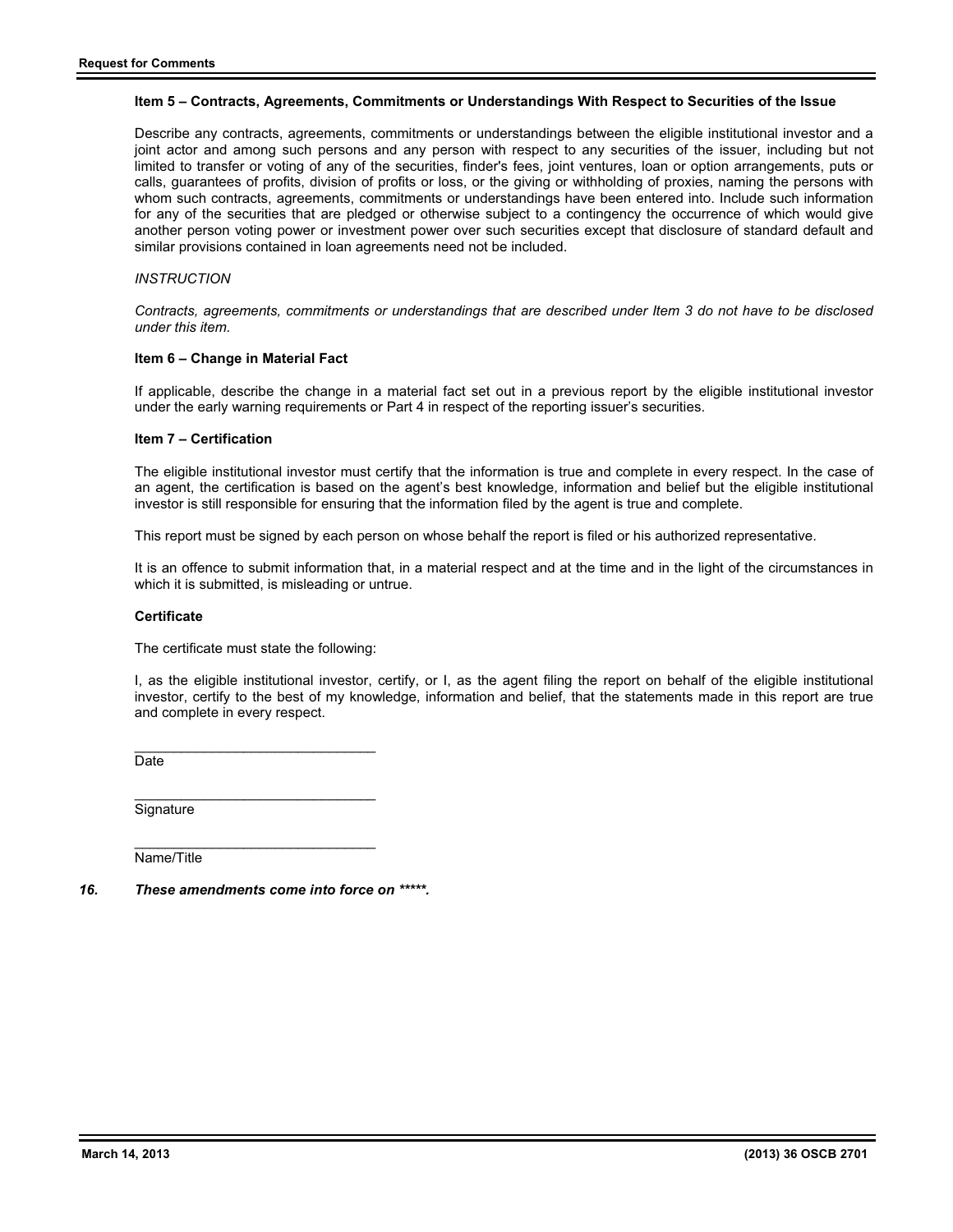# **ANNEX D**

# **ADDITIONAL NOTICE REQUIREMENTS IN ONTARIO**

#### **Local amendments in Ontario**

The Proposed Amendments include amendments to the early warning reporting requirements in MI 62-104 which applies in all provinces and territories of Canada except Ontario. In Ontario, we anticipate that amendments to the Ontario Act will be proposed, in addition to proposed amendments to OSC Rule 62-504 in order to allow the substance of the Proposed Amendments to apply fully in Ontario. The legislative amendments may include those to provide additional rule-making authority and/or amendments to Part XX of the Ontario Act. The text of the proposed amendments to OSC Rule 62-504 is attached at Schedule 1 to this Annex.

### **Unpublished Materials**

In proposing the Proposed Amendments, the CSA has not relied on any significant unpublished study, report or other written materials.

# **Authority for Proposed Amendments applicable in Ontario**

In Ontario, the following provisions of the Ontario Act provide the Ontario Securities Commission (the Ontario Commission) with the authority to make the proposed amendments to OSC Rule 62-504 and NI 62-103:

- Paragraph 143(1)28 of the Ontario Act authorizes the Ontario Commission to make rules regulating take-over bids, issuer bids, insider bids, going-private transactions, business combinations and related party transactions, including varying the requirements of sections 102.1 and 102.2 or providing exemptions from either of those sections.
- Paragraph 143(1)35 of the Ontario Act authorizes the Ontario Commission to make rules regulating the Ontario Act in respect of derivatives, including prescribing disclosure requirements.
- Paragraph 143(1)39 of the Ontario Act authorizes the Ontario Commission to make rules requiring or respecting the media, format, preparation, form, content, execution, certification, dissemination and other use, filing and review of all documents required under or governed by the Ontario Act, the regulations or the rules and all documents determined by the regulations or the rules to be ancillary the documents.